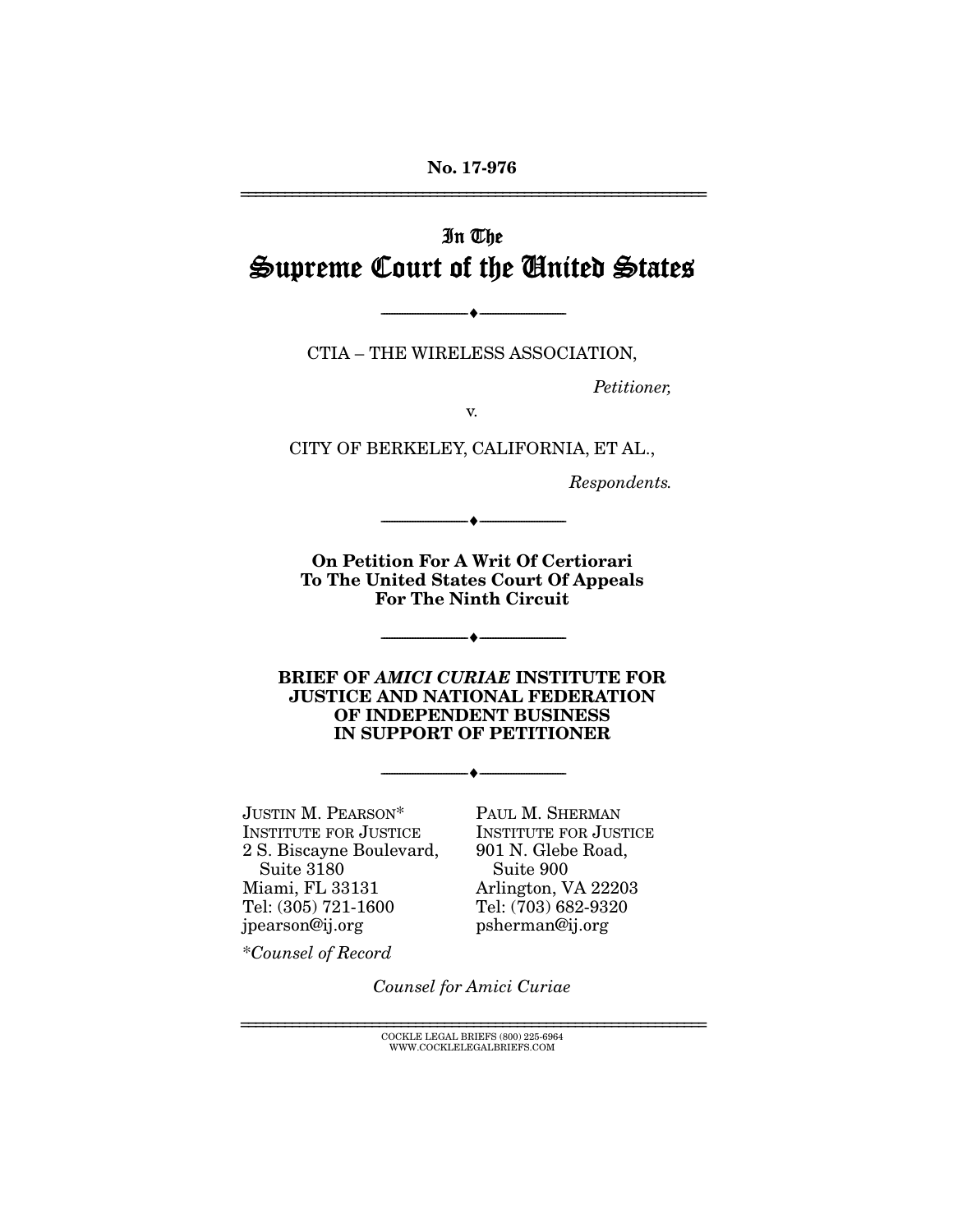## TABLE OF CONTENTS

|                                                                                         | Page |
|-----------------------------------------------------------------------------------------|------|
| INTEREST OF AMICI CURIAE                                                                | 1    |
| SUMMARY OF ARGUMENT                                                                     | 3    |
|                                                                                         | 4    |
| Small Businesses Are the Most Harmed<br>Ι.<br>by Compelled Disclaimers                  | 4    |
| A. Mary Lou Wesselhoeft's Right to Not<br>Confuse Her Customers                         | 5    |
| Market Fresh's Right to Not Waste<br>В.                                                 | 8    |
| C. This Is a Nationwide Problem                                                         | 10   |
| These Problems Have Only Become Worse<br>П.                                             | 14   |
| The Ninth Circuit's Holding Directly Con-<br>III.<br>flicts with this Court's Precedent | 16   |
|                                                                                         | 19   |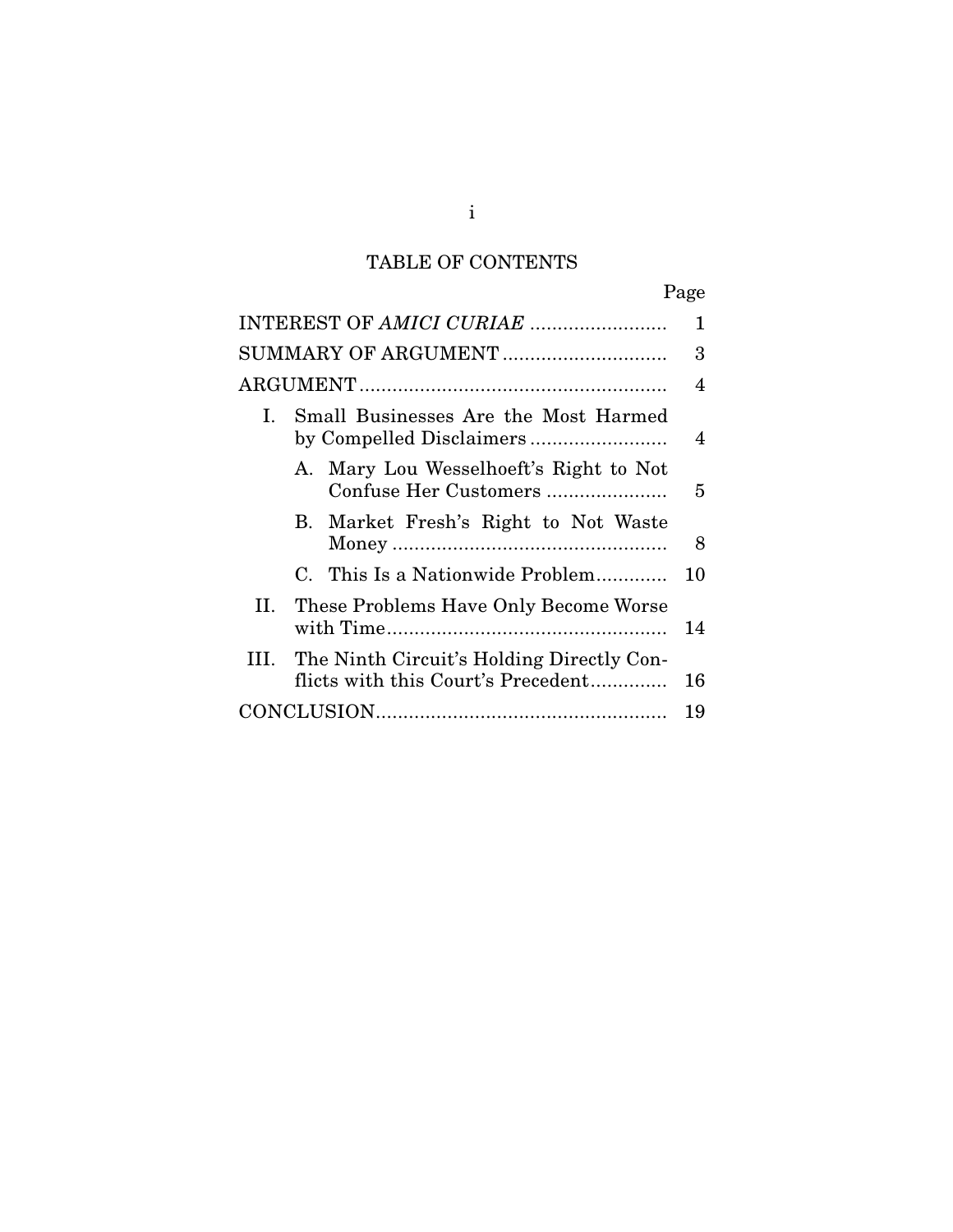## TABLE OF AUTHORITIES

Page

## **CASES**

| Am. Beverage Ass'n v. City & Cty. of S.F., 871                                                   |
|--------------------------------------------------------------------------------------------------|
| Am. Meat Inst. v. U.S. Dep't of Agric., 760 F.3d 18                                              |
| Borgner v. Brooks, 284 F.3d 1204 (11th Cir.                                                      |
| Borgner v. Florida Bd. of Dentistry, 537 U.S.                                                    |
| Central Hudson Gas & Elec. Corp. v. Public Ser-<br>vice Comm'n of NY, 447 U.S. 557 (1980) passim |
| Ibanez v. Fla. Dep't of Bus. & Prof'l Reg. Bd. of<br>Acct., 512 U.S. 136 (1994) 11, 17, 18       |
| Mason v. Florida Bar, 208 F.3d 952 (11th Cir.                                                    |
| Milavetz, Gallop & Milavetz, P.A. v. United                                                      |
| Nat'l Ass'n of Manufacturers v. S.E.C., 800 F.3d                                                 |
| New York State Rest. Ass'n v. New York City Bd.<br>of Health, 556 F.3d 114 (2d Cir. 2009) 11     |
| Ocheesee Creamery v. Putnam, 2017 WL                                                             |
| Ocheesee Creamery v. Putnam, 851 F.3d 1228                                                       |
| Peel v. Attorney Registration and Disciplinary<br>Comm'n of Illinois, 496 U.S. 91 (1990) 11      |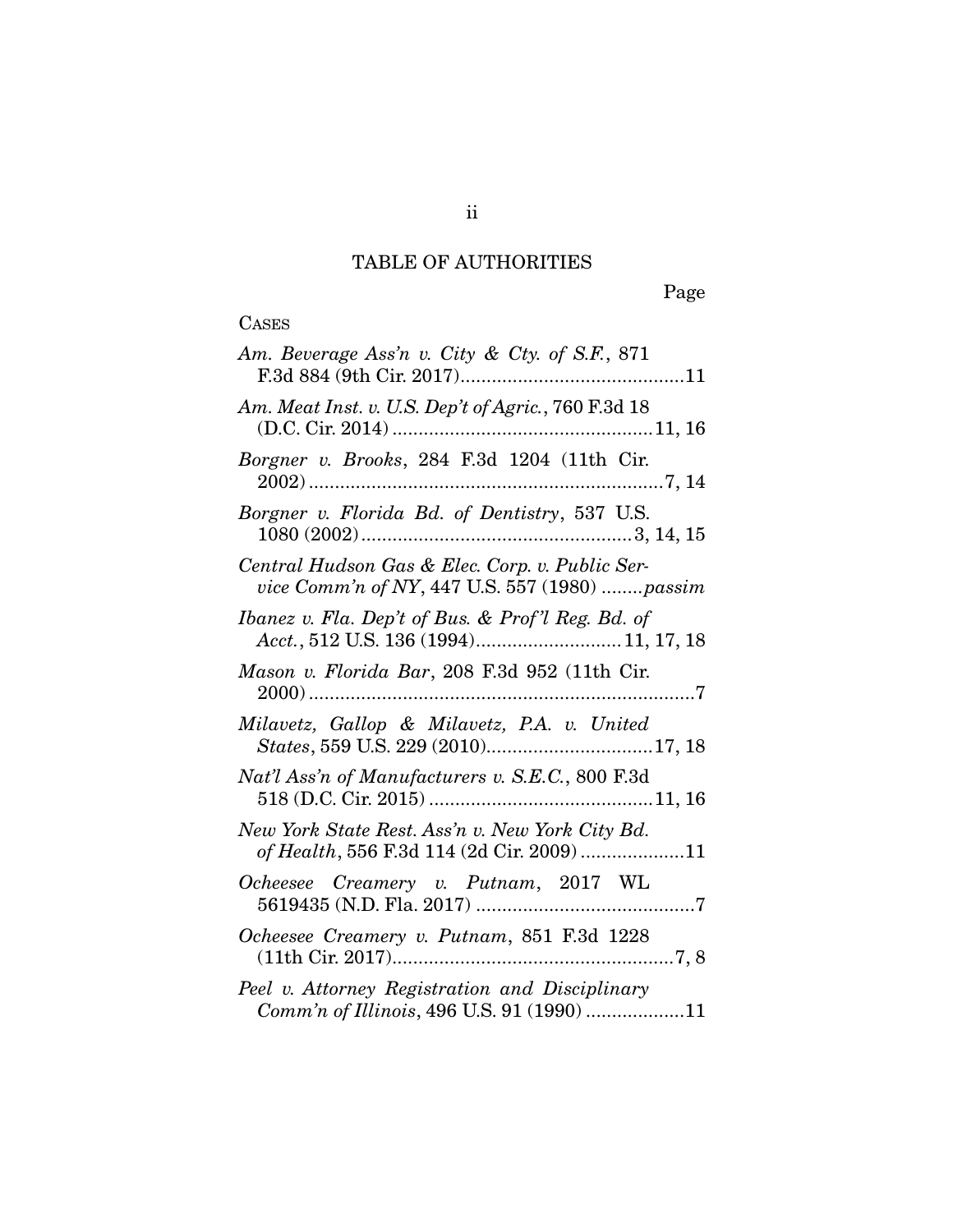## TABLE OF AUTHORITIES – Continued

| Poughkeepsie Supermarket Corp. v. County of<br>Dutchess, NY, 140 F.Supp.3d 309 (S.D.N.Y.          |
|---------------------------------------------------------------------------------------------------|
| Poughkeepsie Supermarket Corp. v. Dutchess<br>County, NY, 648 Fed.Appx. 156 (2d Cir. 2016)  9, 10 |
| R.J. Reynolds Tobacco Co. v. Food and Drug Ad-<br>min., 696 F.3d 1205 (D.C. Cir. 2012)16          |
| Solantic v. City of Neptune Beach, 410 F.3d 1250                                                  |
| Zauderer v. Office of Disciplinary Counsel, 471                                                   |
| <b>CONSTITUTIONAL PROVISIONS</b>                                                                  |
|                                                                                                   |
| <b>RULES</b>                                                                                      |
|                                                                                                   |
| <b>OTHER AUTHORITIES</b>                                                                          |
| Carrie Lukas, It's Time for Legal Reform, Forbes                                                  |
| Craig Wolf, Dutchess to Reply to Price-Tag Law-<br>suit, Poughkeepsie Journal (March 1, 2015)9    |
| Economics Center, University of Cincinnati,<br>The Economic Value of On-Premise Signage           |
|                                                                                                   |

iii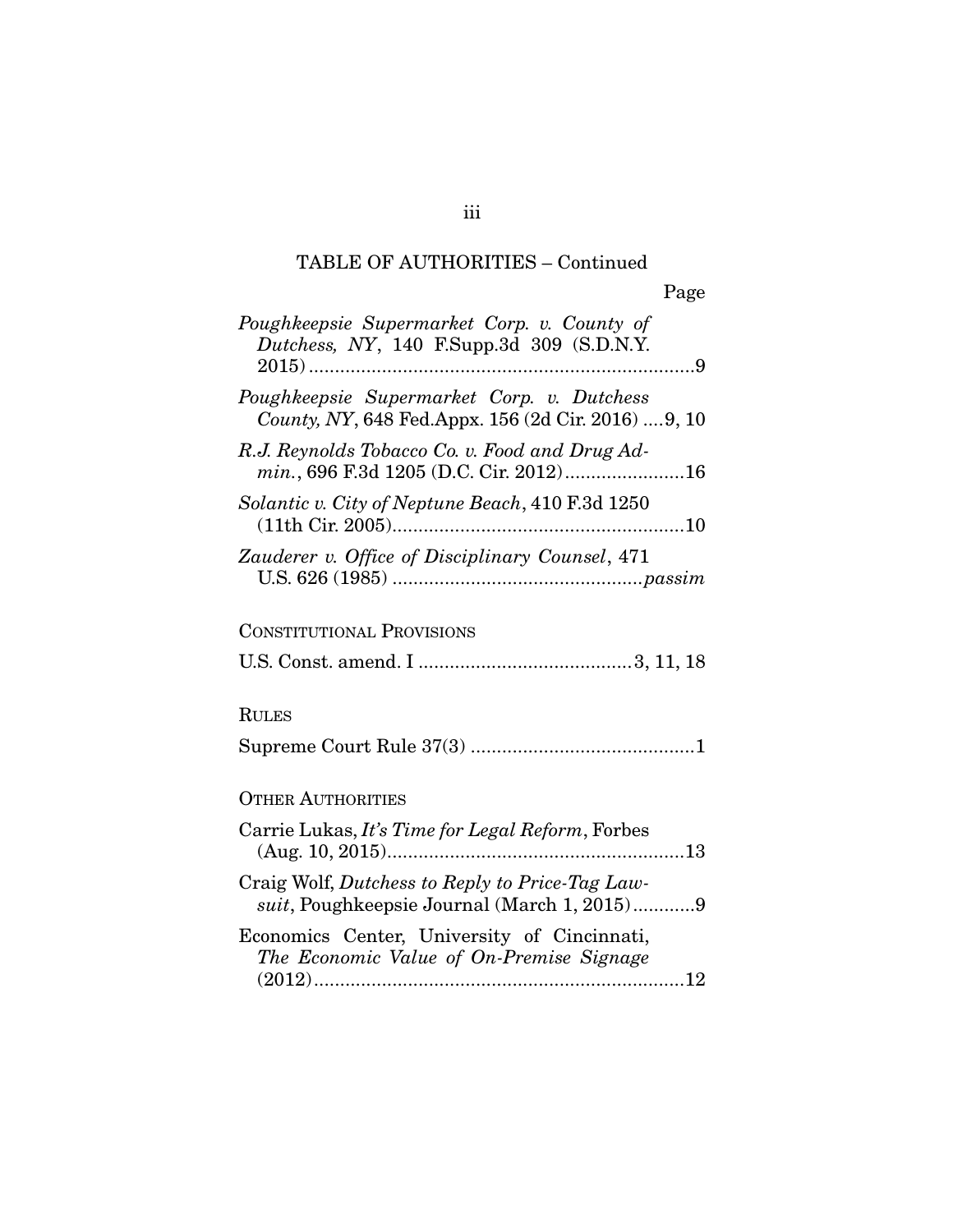## TABLE OF AUTHORITIES – Continued

Page

| Ilya Somin, New study confirms that 80 percent<br>of Americans support labeling foods that con-<br>tain DNA, The Washington Post (May 27, |  |
|-------------------------------------------------------------------------------------------------------------------------------------------|--|
| Jeffrey A. Jenkins, The American Courts: A Pro-<br>cedural Approach 237 (1st ed. 2011) 14                                                 |  |
| R. James Claus & Susan, SIGNS: Showcasing<br>Your Business on the Street, U.S. Small Busi-                                                |  |
| Samuel Estreicher and Joy Radice, Beyond Elite<br>Law: Access to Civil Justice in America 202-04                                          |  |

iv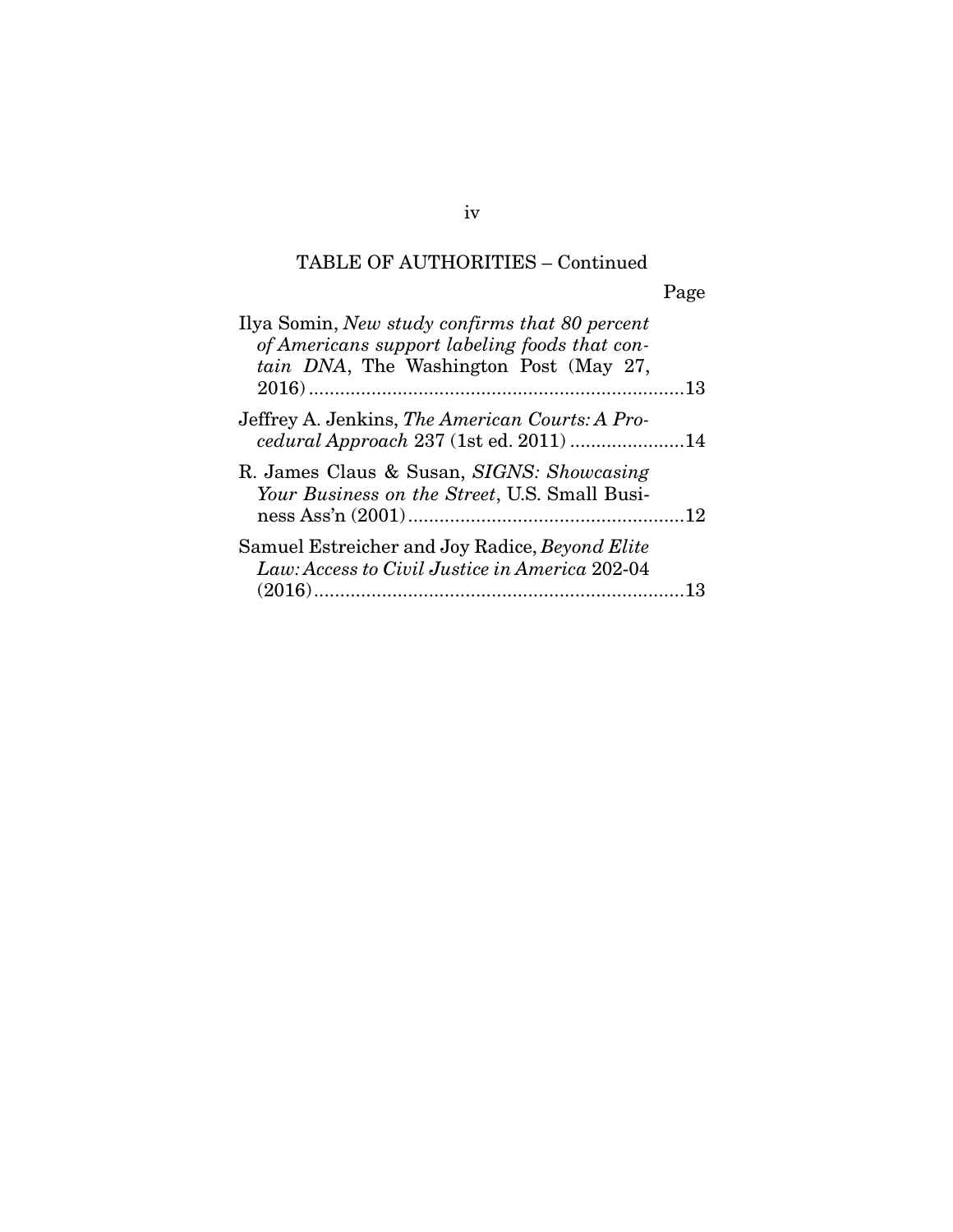#### INTEREST OF *AMICI CURIAE*<sup>1</sup>

 The Institute for Justice ("IJ") is a nonprofit, public-interest law firm dedicated to defending the essential foundations of a free society: property rights, economic liberty, educational choice, and freedom of speech. As part of its mission to defend freedom of speech, IJ challenges laws across the nation that regulate a wide array of both commercial and noncommercial speech. IJ's commercial speech cases, which IJ takes pro bono, generally involve small business owners who do not have substantial advertising budgets and must therefore rely almost entirely on limited marketing methods, such as storefront signage and product labels, to communicate with potential customers.

 In defending the free speech rights of these small business owners, IJ has observed a troubling trend: the closing of honest, law-abiding businesses caused by the proliferation of compelled commercial speech requirements. This trend is directly traceable to many courts' overuse of *Zauderer* review instead of applying meaningful review under either the *Central Hudson* test or strict scrutiny. Consequently, IJ believes this case presents a valuable opportunity for this Court to reaffirm

<sup>&</sup>lt;sup>1</sup> Pursuant to Rule 37.6, *amici* affirm that no counsel for a party authored this brief in whole or in part. Further, no person other than *amici*, their members, or their counsel made a monetary contribution to fund its preparation or submission. The parties lodged blanket consents to filing of *amicus* briefs.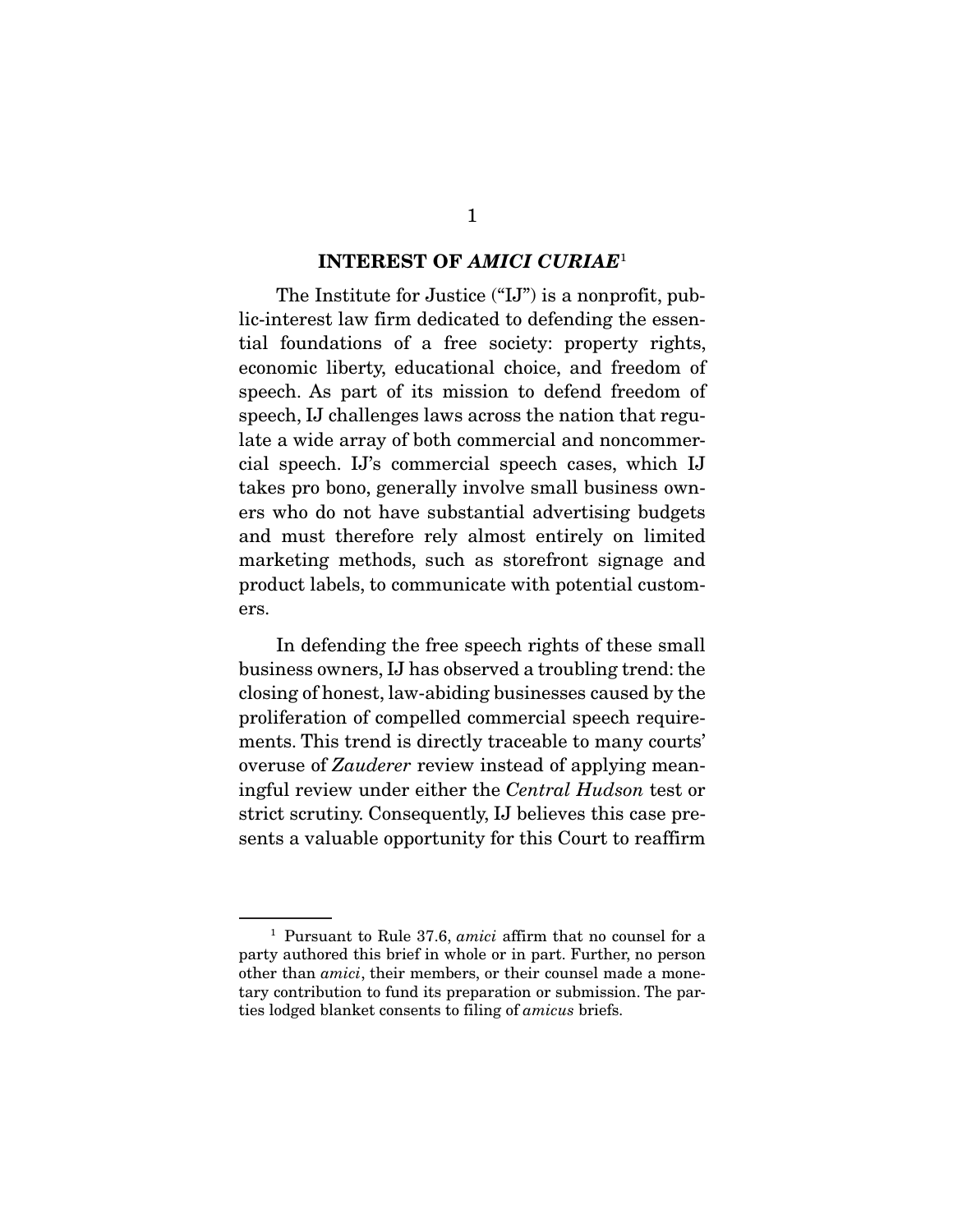the validity of *Central Hudson*'s "threshold prong," which requires the government to, at a minimum, meet its burdens under the full *Central Hudson* test before it may force lawful, honest businesses to adopt government-mandated speech.

 The National Federation of Independent Business ("NFIB") is the nation's leading small business association, representing member businesses in Washington, D.C., and all fifty state capitals. Founded in 1943 as a nonpartisan organization, NFIB's mission is to promote and protect the right of its members to own, operate, and grow their businesses. Like IJ, NFIB has observed the increasing harm caused to small business owners by compelled commercial speech requirements, as well as the role *Zauderer*'s overuse has played in it. NFIB has joined this brief because it agrees with IJ that this case presents a crucial opportunity for this Court to reaffirm the validity of *Central Hudson*'s threshold prong, thereby ensuring that the free speech rights of small business owners receive meaningful judicial protection.

 IJ and NFIB both agree that the Ninth Circuit got this vitally important constitutional question wrong. *Amici* are also concerned that this ruling, if allowed to stand, will continue to undermine this Court's important precedent upon which the First Amendment rights of our nation's small business owners rely. *Amici*'s interests are not tied to whether Petitioner ultimately prevails once the correct test is applied, but *Amici* instead ask the Court to accept this case in order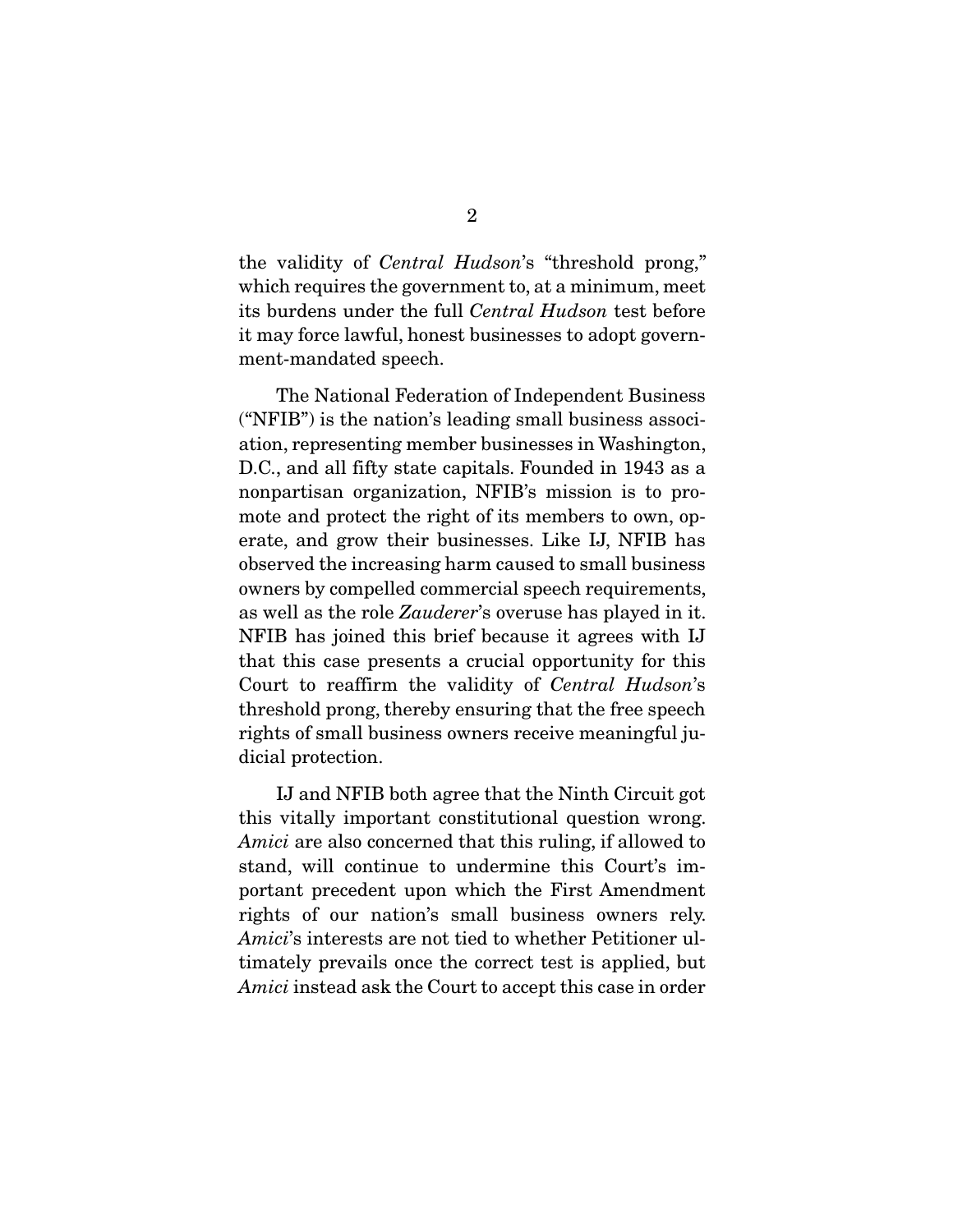to provide much-needed guidance to the courts below regarding the proper test to apply.

--------------------------------- ---------------------------------

#### SUMMARY OF ARGUMENT

 More than 15 years ago, Justices Thomas and Ginsburg warned that this Court's decisions had not "sufficiently clarified the nature and quality of evidence a State must present" to justify compelled commercial speech under the *Central Hudson* test. *See Borgner v. Florida Bd. of Dentistry*, 537 U.S. 1080 (2002) (Thomas, J., joined by Ginsburg, J., dissenting from denial of certiorari and discussing *Central Hudson Gas & Elec. Corp. v. Public Service Comm'n of NY*, 447 U.S. 557 (1980)). In the years since *Borgner*, the confusion among lower courts has only intensified. Worse, several circuits have responded to this confusion by abandoning *Central Hudson*'s protections against compelled commercial speech, instead applying far more deferential review under *Zauderer v. Office of Disciplinary Counsel*, 471 U.S. 626 (1985), to situations for which *Zauderer* was never intended.

 This erosion of First Amendment protection is most felt by small business owners. Giant corporate conglomerates have equally giant advertising budgets, thereby allowing them numerous alternative methods to reach consumers when one method becomes compromised. Small business owners do not. They overwhelmingly rely on the most cost-efficient forms of marketing, such as storefront signage and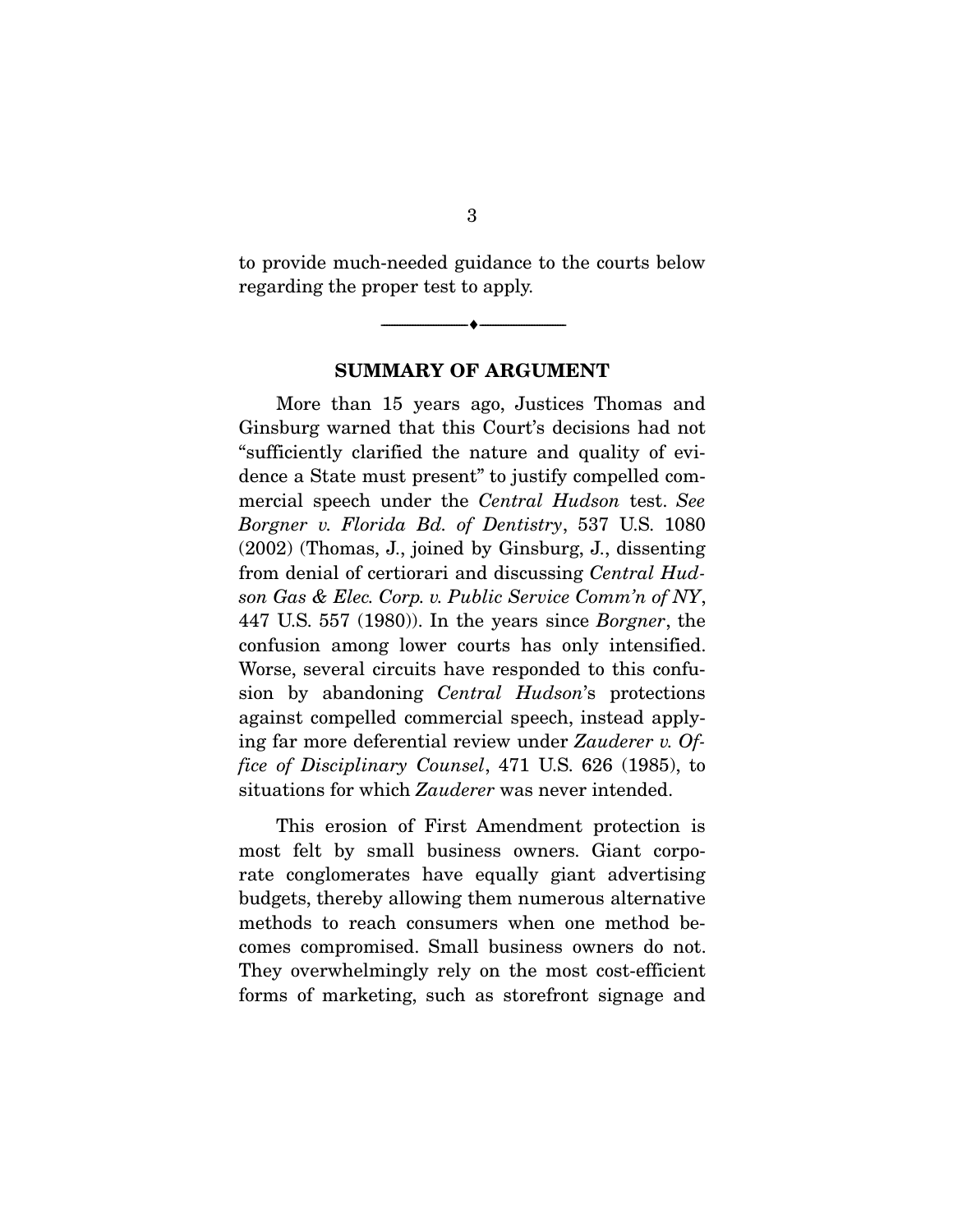product labels. When government mandates undermine these limited forms of speech, the small business owners are often left with no other option but to go out of business. And many of them do.

 This brief will first examine the harms caused to small businesses when their limited marketing methods are burdened by compelled commercial speech. Second, it will examine the warnings of Justices Thomas and Ginsburg from fifteen years ago that have been realized today. Third, it will show that the Ninth Circuit's ruling directly conflicts with this Court's controlling precedent.2

#### ARGUMENT

--------------------------------- ---------------------------------

### I. Small Businesses Are the Most Harmed by Compelled Disclaimers.

 Although Petitioner is a large industry association, it is small business owners, and particularly those with limited advertising budgets, who are most harmed by the current proliferation of compelled disclaimers. This proliferation is a direct result of the misapplication of

<sup>&</sup>lt;sup>2</sup> This brief does not examine the question of whether strict scrutiny should apply instead of intermediate scrutiny, as this brief merely focuses on the harm caused to small business owners by *Zauderer*'s overuse. However, it should be noted that *Amici* agree with the position taken by other *Amici* that Respondent City of Berkeley's compelled speech requirement is content-based and should therefore be subject to strict scrutiny. *See* Br. of Cato Institute, Competitive Enterprise Institute, and Cause of Action Institute as *Amici Curiae* in Supp. of Pet'r.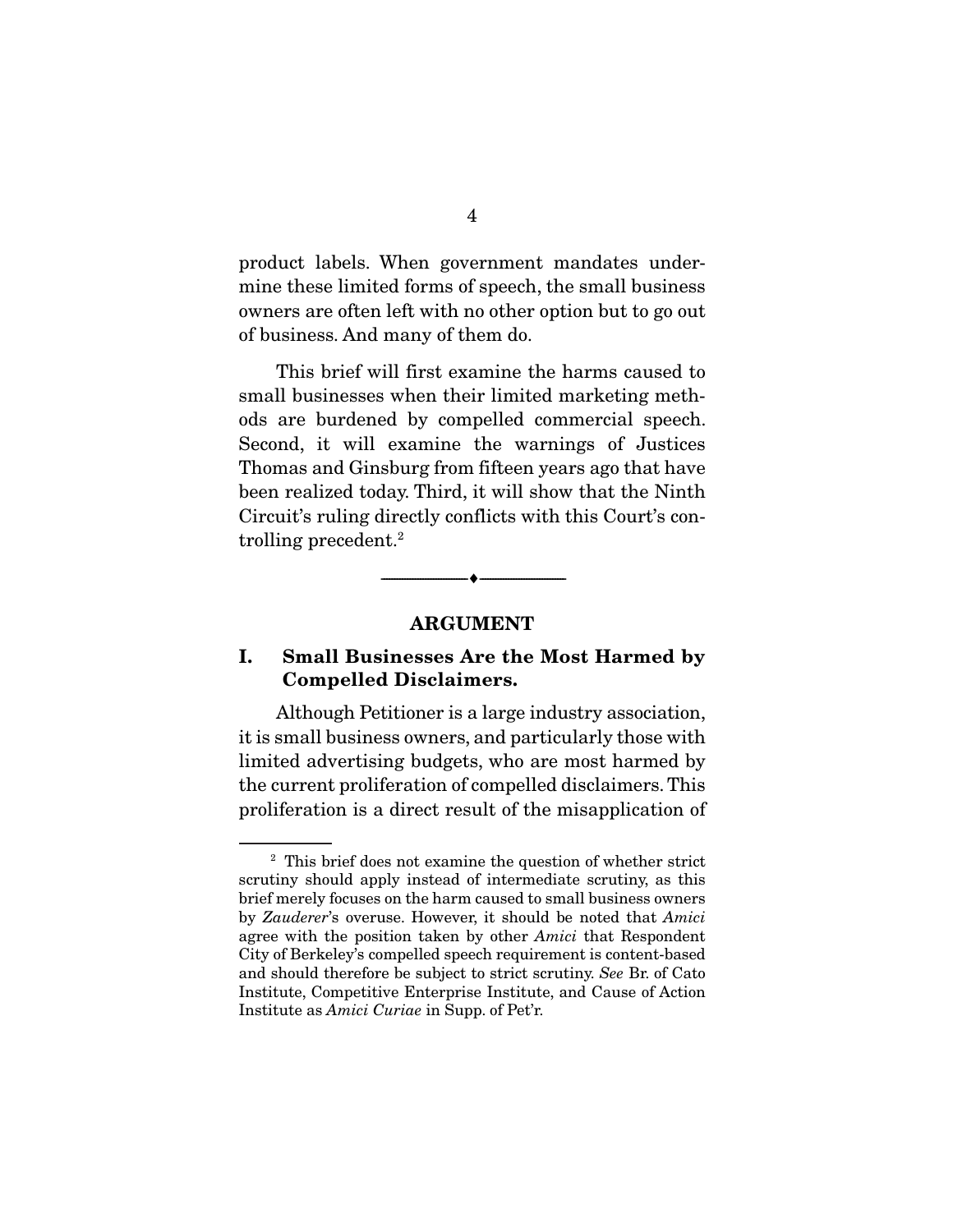*Zauderer* to government disclaimers imposed upon lawful, nonmisleading commercial speech. Therefore, the present case, where the core issue is the Ninth Circuit's misapplication of *Zauderer* outside of this Court's precedent, presents an opportunity to restore protection for small business owners' First Amendment rights.

 First, this section will illustrate this point by examining a recent case in the Eleventh Circuit involving a small farmer from the Florida Panhandle named Mary Lou Wesselhoeft, whose business almost closed when she was ordered to mislabel her pure skim milk as "imitation milk product." Second, it will contrast Ms. Wesselhoeft's case to a recent compelled speech case involving a neighborhood grocery store in New York State. Third, it will show that these situations are not unusual. To the contrary, the increased use of compelled disclaimers is harming small business owners across our nation.

### A. Mary Lou Wesselhoeft's Right to Not Confuse Her Customers.

 Mary Lou Wesselhoeft understands the crucial importance of clear, plain-language commercial speech. She owns a small, all-natural creamery in the Florida Panhandle, and her food labels are the only way in which she is able to communicate with most of her customers. Like many small business owners, she has no advertising budget.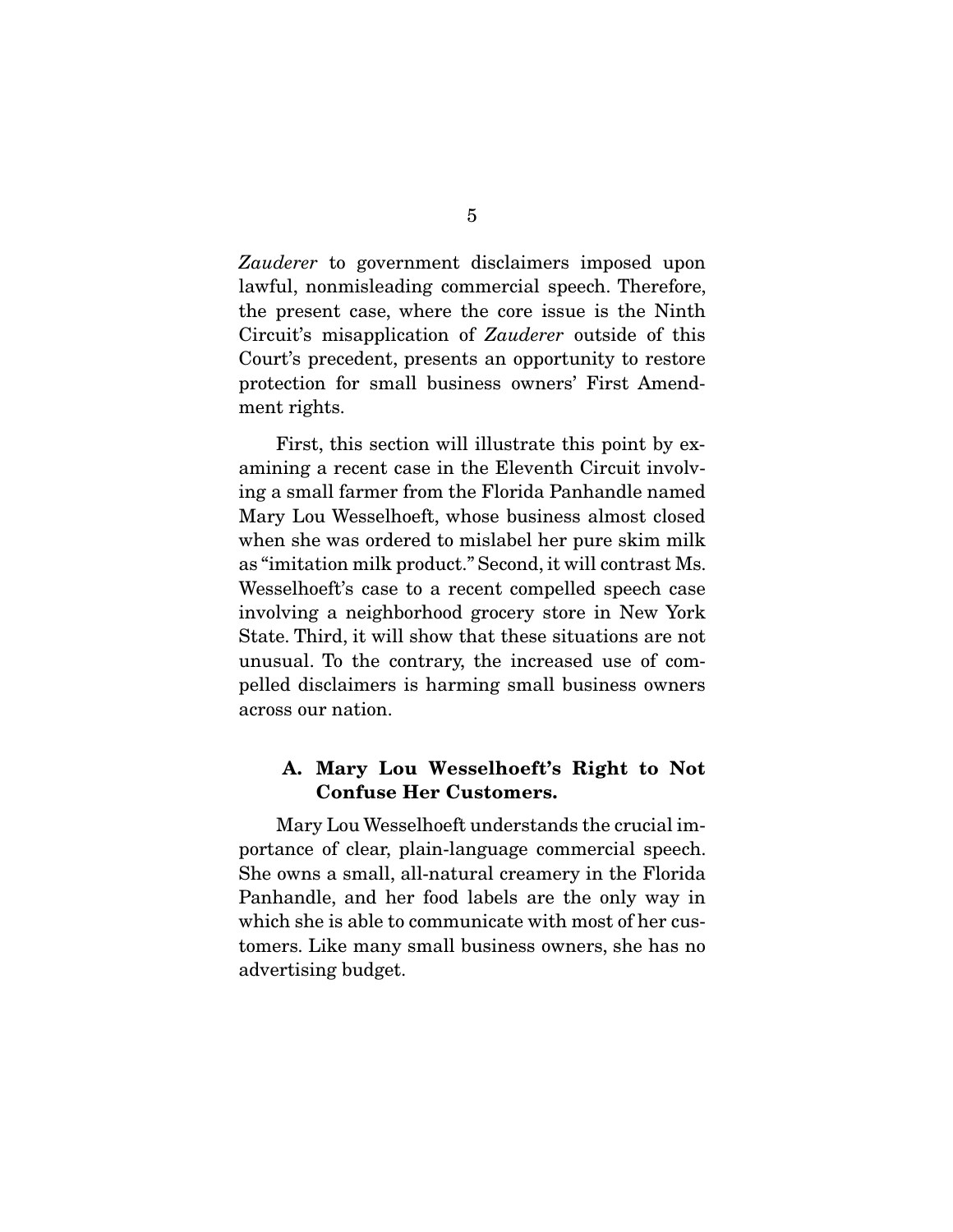Ms. Wesselhoeft was understandably alarmed, therefore, when the State of Florida informed her that she needed to change the label for one of her products. Specifically, the government told her that the term "imitation milk product" must be used on the labels for her creamery's pure, pasteurized skim milk because she does not inject it with artificial additives. The State conceded that no one had ever been misled, confused, or harmed by her creamery's skim milk or its labels. But the State had decided that the product "skim milk" consisted of three ingredients: (i) skim milk; (ii) Vitamin A additives; and (iii) Vitamin D additives. Thus, even though pure skim milk without the vitamin additives was safe to drink and legal to sell, its label was legally required to include an "imitation" disclaimer.

 This mandate created a tremendous problem for Ms. Wesselhoeft's business. Unable to afford more expensive methods of communicating with customers, her business had no way to overcome the confusion caused by the compelled language. She was left with only one choice: to stop selling skim milk. She still sold cream, which meant she still had skim milk left over, but she was forced to discard it instead of selling it with the mandated disclaimer.

 She tried to offset this harm, but nothing worked. When she raised the cost of cream<sup>3</sup> to compensate for the unsold skim milk, the demand plummeted. Her situation was tenuous. Without a clear, plain-language

<sup>3</sup> Ocheesee Creamery sells both cream and ice cream, and sales of both were affected by the price changes.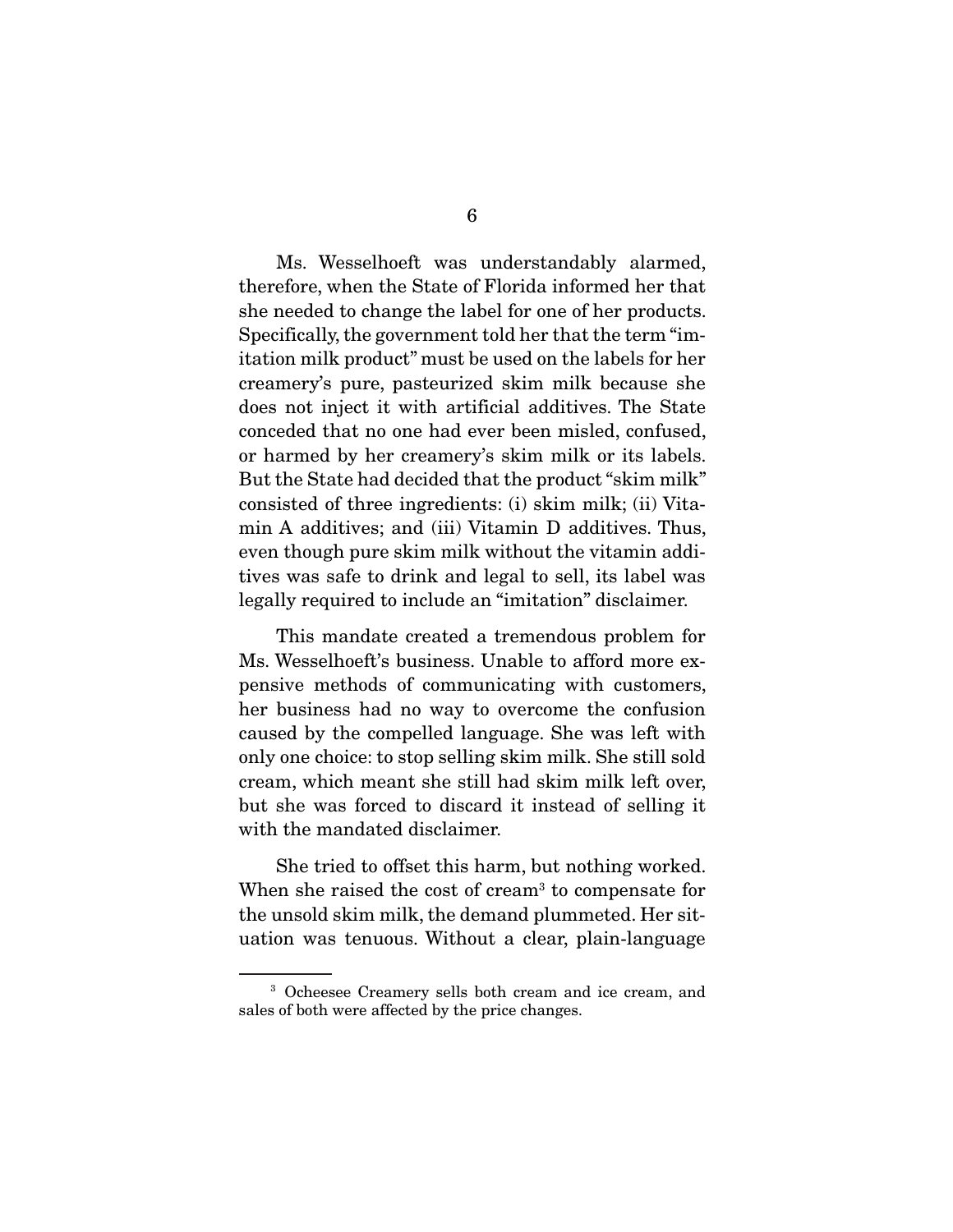label, free from the confusing disclaimer, she could not sell skim milk. And without selling skim milk, her thin profit margins became losses.

 Ms. Wesselhoeft also fought back in court, and last spring a panel of the Eleventh Circuit unanimously<sup>4</sup> ruled in her favor. *See Ocheesee Creamery v. Putnam*, 851 F.3d 1228, 1234-40 (11th Cir. 2017).5 As a result, her creamery has resumed selling pure skim milk with a clear label. *See Ocheesee Creamery v. Putnam*, 2017 WL 5619435, \*3 (N.D. Fla. 2017). Although it was a close call, her business survived and is starting to rebound.

 The reason Ms. Wesselhoeft's business exists today is that the Eleventh Circuit still follows this Court's precedent requiring that mandated disclaimers imposed upon lawful, nonmisleading speech must pass the full *Central Hudson* test, at a minimum, in order to be upheld. *See Mason v. Florida Bar*, 208 F.3d 952 (11th Cir. 2000) (holding that compelled disclaimer for attorney advertising failed *Central Hudson* test and was therefore unconstitutional); *see also Borgner v. Brooks*, 284 F.3d 1204 (11th Cir. 2002) (applying *Central Hudson* test to compelled disclaimer for dentists).

 Due to the Eleventh Circuit's ironclad precedent on this issue, the State of Florida did not even attempt to argue *Zauderer* in anything more than a cursory

<sup>4</sup> The panel included Senior D.C. Circuit Judge David B. Sentelle, sitting by designation.

<sup>&</sup>lt;sup>5</sup> The undersigned counsel represented Ocheesee Creamery in the litigation.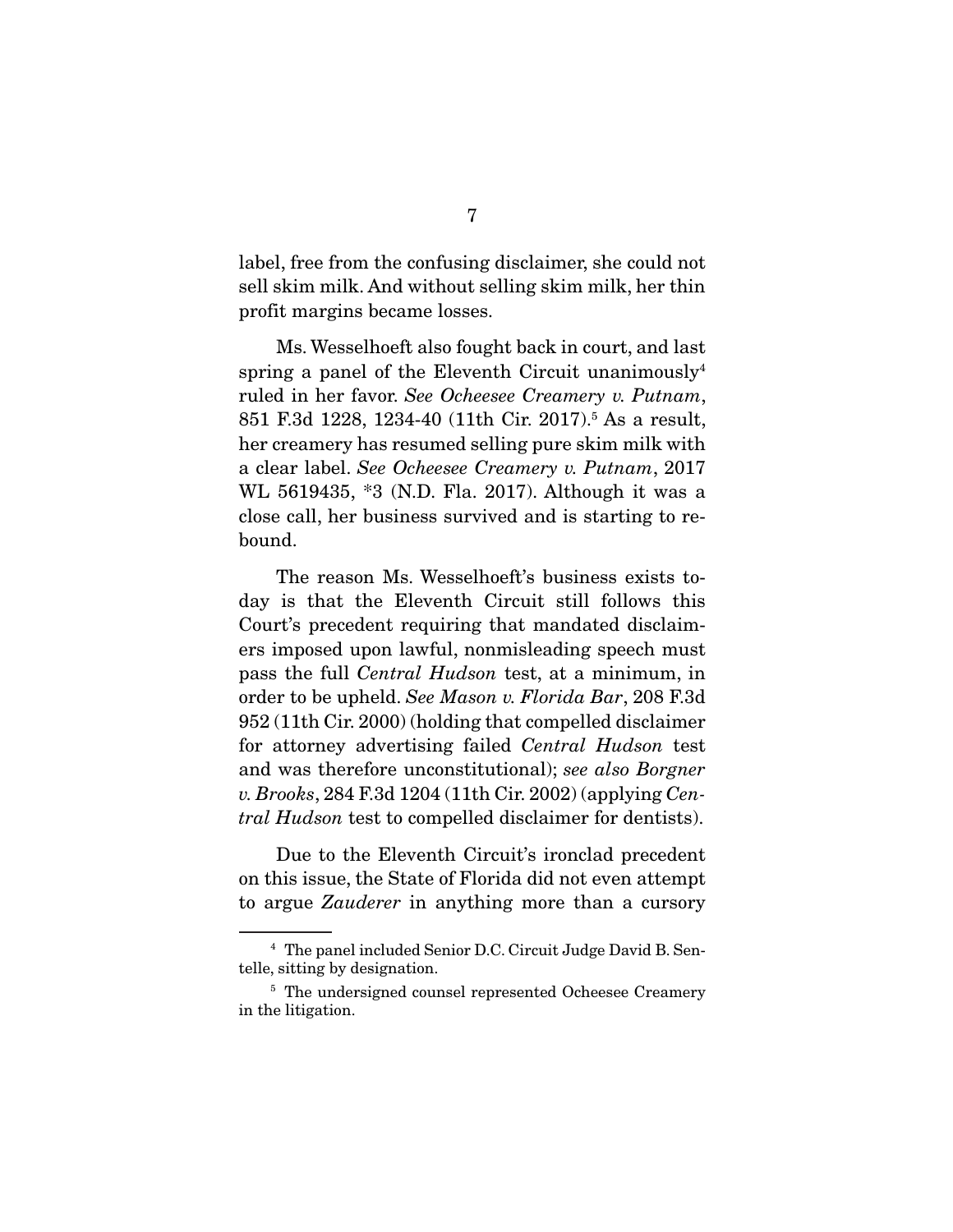fashion. Instead, the requirement that Ms. Wesselhoeft label her pure skim milk as imitation milk product was argued by both sides under *Central Hudson*, and analyzed by both the district and circuit court using *Central Hudson*, 6 just like any other common restriction on commercial speech. So she won.

 If Ms. Wesselhoeft lived in the Ninth Circuit, then the result would likely have been very different. The government would have argued *Zauderer*, the court would have applied *Zauderer* in its weakest form, and she probably would have lost. Ms. Wesselhoeft and her employees would be looking for jobs.

### B. Market Fresh's Right to Not Waste Money.

 The Ninth Circuit is not the only place where Ms. Wesselhoeft would have lost. The Second Circuit follows a similar approach to the Ninth, as the owners of a small grocery store named Market Fresh recently discovered.

 While larger than Ms. Wesselhoeft's creamery, Market Fresh is not a particularly large business by most standards. It has three locations in Upstate New York. Grocery stores operate on notoriously small margins, but Market Fresh's efforts to focus its limited

<sup>6</sup> Ocheesee Creamery's counsel and the Eleventh Circuit panel recognized that strict scrutiny may apply instead of intermediate scrutiny, but that they "need not wade into these troubled waters" caused by this "uncertainty," as the mandated label could not survive intermediate scrutiny. *See* 851 F.3d at 1235 n.7.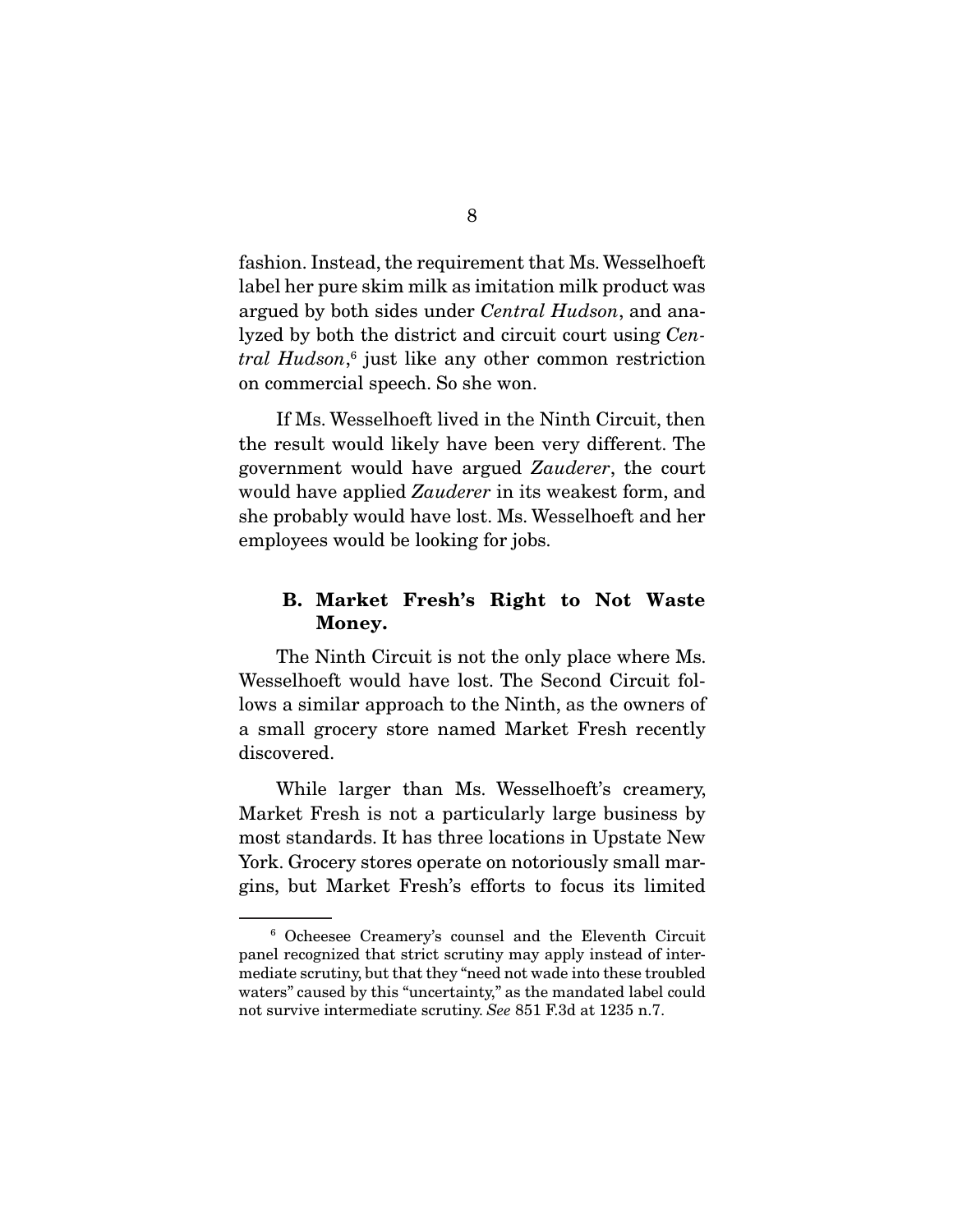resources on the issues most important to its customers were recently stymied by a compelled commercial speech requirement.

 The law in question required that every item sold in a grocery store must be individually labeled as to price. Although there is no contention that any customer was ever confused by the store's price signage, Dutchess County nonetheless determined that businesses should bear the expense of applying redundant price stickers to every individual item sold. For Market Fresh, this meant an additional cost of \$45,000 per year, not counting the fines incurred. *See* Craig Wolf, *Dutchess to Reply to Price-Tag Lawsuit*, Poughkeepsie Journal (March 1, 2015) https://www.poughkeepsie journal.com/story/news/local/2015/03/01/grocer-suesdutchess-item-pricing/24222123/. This requirement would also make it difficult for Market Fresh to quickly change prices to respond to consumer demand or to include items in promotional sales. *See Poughkeepsie Supermarket Corp. v. County of Dutchess, NY*, 140 F.Supp.3d 309, 316 (S.D.N.Y. 2015).

 The owners asserted their First Amendment rights, but to no avail. The district court dismissed the lawsuit, and the dismissal was affirmed by the Second Circuit. The Second Circuit panel appeared to recognize the law's problems and mentioned in its summary order that the grocery's allegations sought to "show that some of the reasons for implementing the law are no longer valid." *See Poughkeepsie Supermarket Corp. v. Dutchess County, NY*, 648 Fed.Appx. 156, 158 (2d Cir. 2016) (summary order). But under the Second Circuit's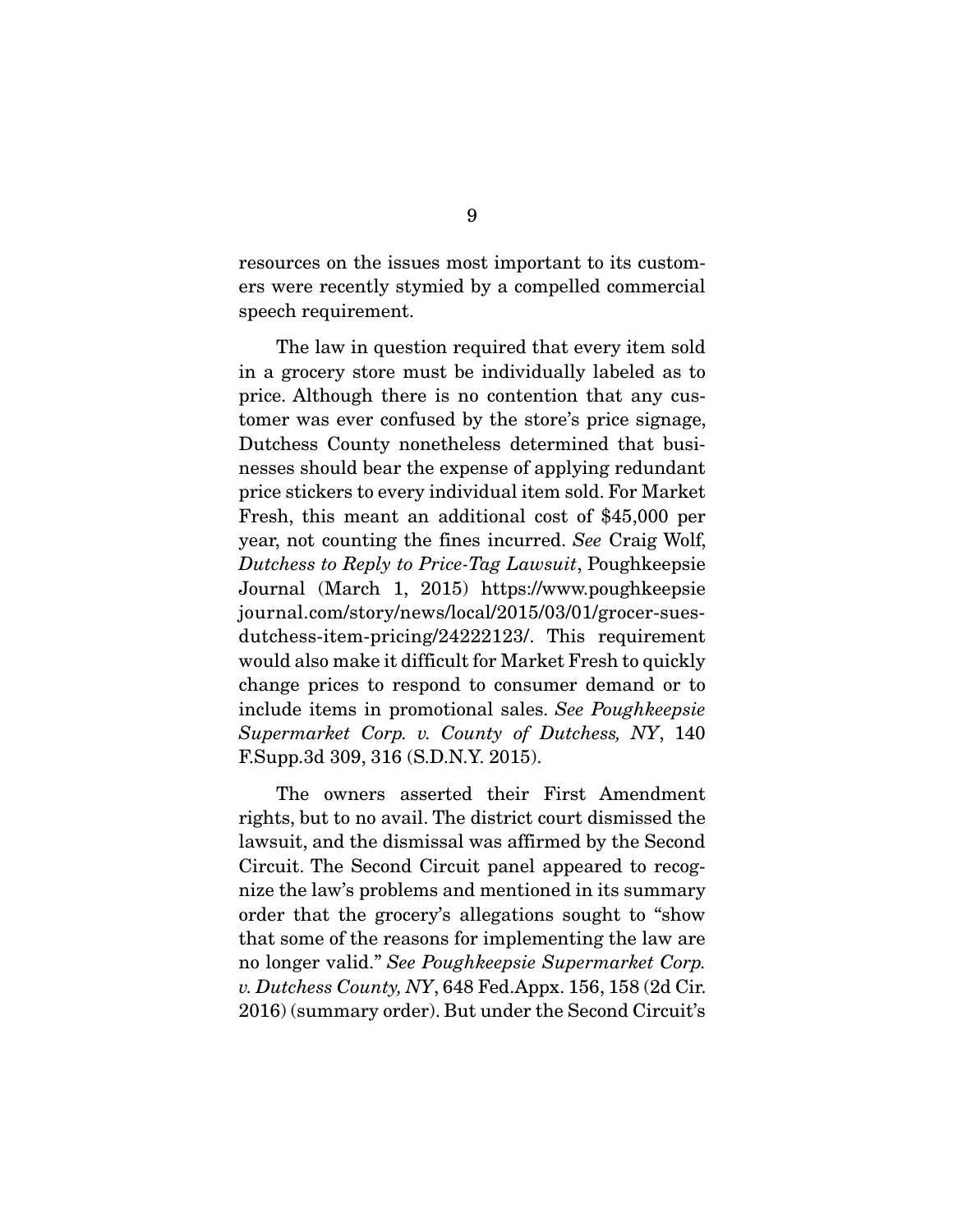view of compelled commercial speech precedent, the facts did not matter. *See id*. There was a hypothetical rationale for the law, so the Second Circuit's precedent required the court to dismiss the First Amendment lawsuit. *See id*.

 If Market Fresh were located in the Eleventh Circuit, or in any of the other circuits that still apply *Central Hudson*'s threshold prong to questions of compelled commercial speech, then the case might have turned out differently. As it is, this relatively small business is saddled with the substantial expense of providing redundant information to customers who never asked for it.

#### C. This Is a Nationwide Problem.

 These stories are not unusual. Across the nation, small business owners are disproportionately harmed by compelled disclaimers, and the reason is two-fold. First, the types of speech used by small business owners are common targets of compelled disclaimers. Second, many small business owners have neither the large advertising budgets needed to overcome these burdens nor the war-chests necessary for protracted legal challenges.

 Commercial speech cases often involve the precise types of commercial speech on which many small businesses depend. Some, like Ocheesee Creamery, rely exclusively on their product labels. *See supra* Part I(A). For others, it is their signage. *See Solantic v. City of Neptune Beach*, 410 F.3d 1250 (11th Cir. 2005) (holding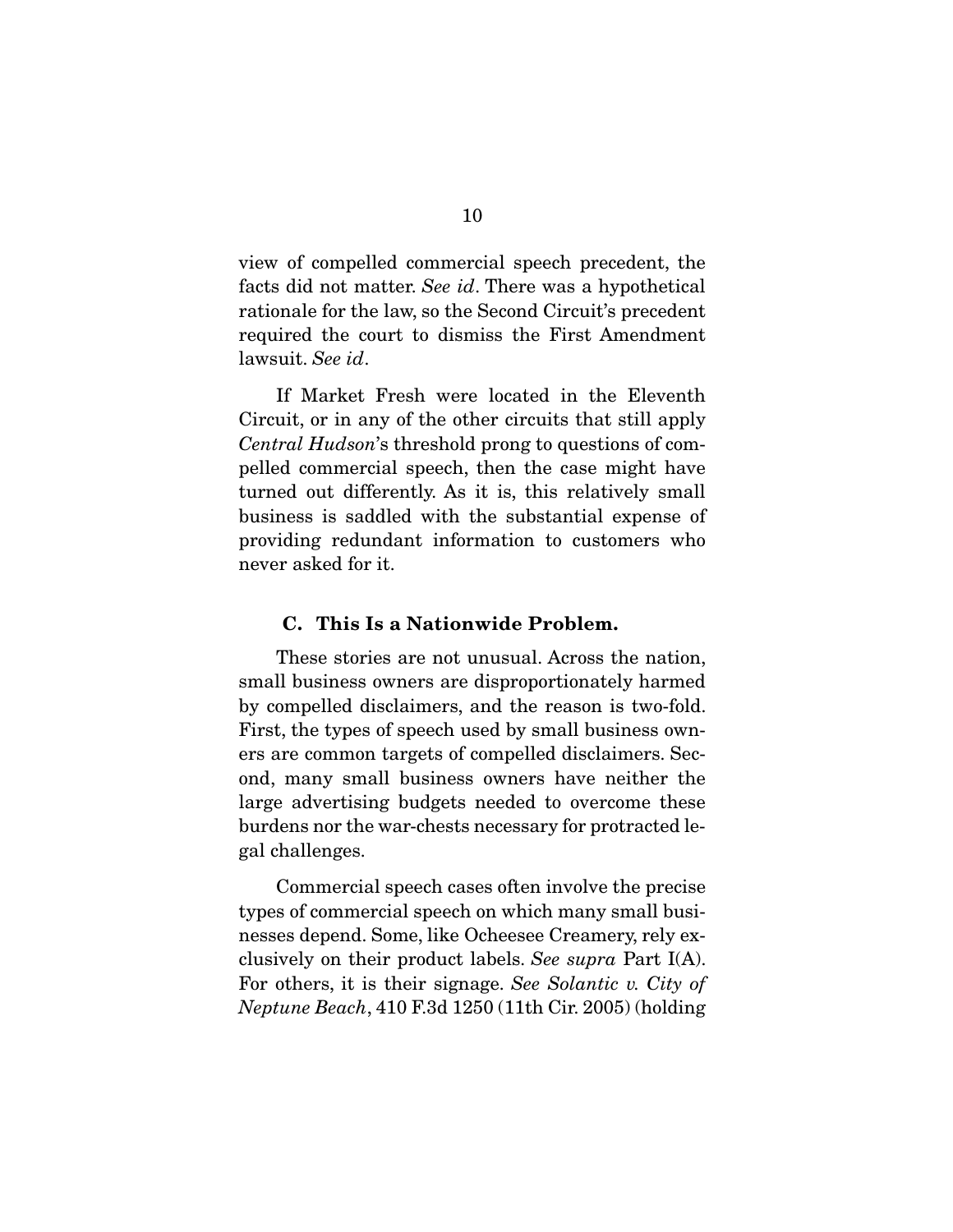that restrictions on medical clinic's signage violated First Amendment). And for others, it might be their business cards or letterhead. *See Peel v. Attorney Registration and Disciplinary Comm'n of Illinois*, 496 U.S. 91 (1990) (holding that attorney's truthful use of the term "specialist" was protected by the First Amendment). But all are affected.

 Compelled disclaimer cases are no different. For practically every type of commercial speech upon which a cost-conscious small business depends, there is a corresponding legal challenge involving a compelled disclaimer. *See*, *e.g.*, *Ibanez v. Fla. Dep't of Bus. & Prof 'l Reg. Bd. of Acct.*, 512 U.S. 136, 146 (1994) (business cards and stationery); *Am. Beverage Ass'n v. City & Cty. of S.F.*, 871 F.3d 884, 888 (9th Cir. 2017) (beverage labels); *Nat'l Ass'n of Manufacturers v. S.E.C.*, 800 F.3d 518 (D.C. Cir. 2015) (internet websites); *Am. Meat Inst. v. U.S. Dep't of Agric.*, 760 F.3d 18, 20 (D.C. Cir. 2014) (food labels); *New York State Rest. Ass'n v. New York City Bd. of Health*, 556 F.3d 114, 117 (2d Cir. 2009) (restaurant menus).

 When compelled disclaimers obstruct these limited forms of speech, small business owners are left with few options. Often, they cannot afford more expensive means of communicating with potential customers, nor can they afford lengthy legal challenges.

 The U.S. government has itself recognized that many small businesses are totally dependent on limited, cost-effective marketing methods. In a 2001 report, the U.S. Small Business Association: (i) compared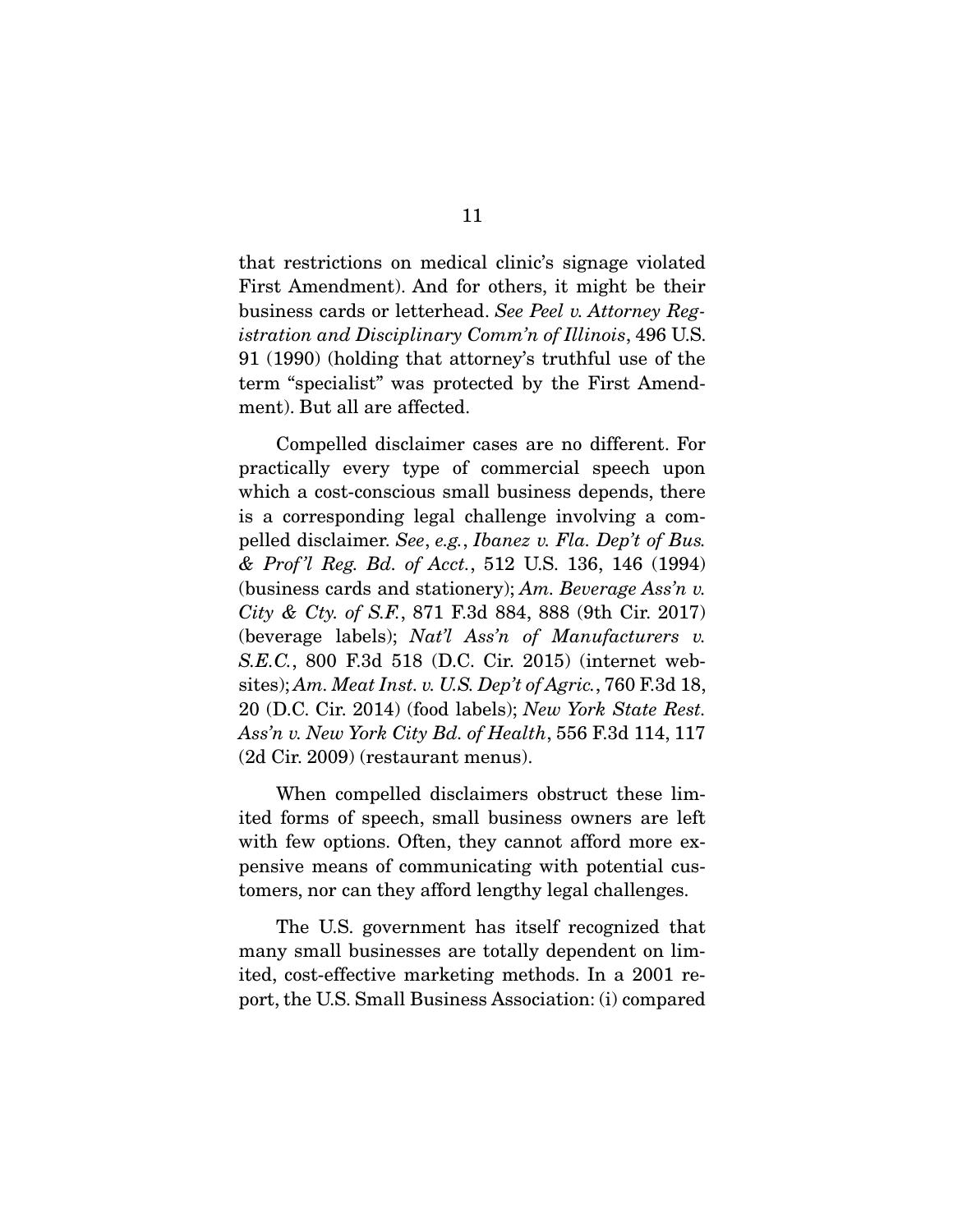the cost of signage to other forms of marketing; (ii) found storefront signage to be the most efficient form of marketing for small businesses; (iii) advised small businesses to focus their marketing resources on their storefront signage in order to maximize their limited marketing budgets; and (iv) cautioned America's small business owners that for many of them, their storefront signage may be the only "opportunity to capture [potential customers'] attention." *See* R. James Claus & Susan, *SIGNS: Showcasing Your Business on the Street*, U.S. Small Business Ass'n (2001) http:// danitesign.com/wp-content/uploads/2014/05/Importanceof-Signs.pdf.

 Other studies confirm the SBA's findings and advice. For example, when researchers at the University of Cincinnati examined this issue, they found that signage presents substantial benefits to small businesses and consumers alike. *See* Economics Center, University of Cincinnati, *The Economic Value of On-Premise Signage* (2012) http://martin-supply.com/pdf/ Cirrus/Studies/Economic\_Value\_of\_Signs\_University\_ of\_Cincinnati.pdf. Consequently, the researchers went so far as to caution local governments that regulations restricting storefront signage likely result from understating the harms these regulations cause to both businesses and society as a whole. *Id*.

 Small business owners who depend on other forms of speech, like product labels, face similar obstacles. *See supra* Part I(A). Often, these compelled disclaimers have the perverse effect of actually increasing confusion, as regulators consistently understate the public's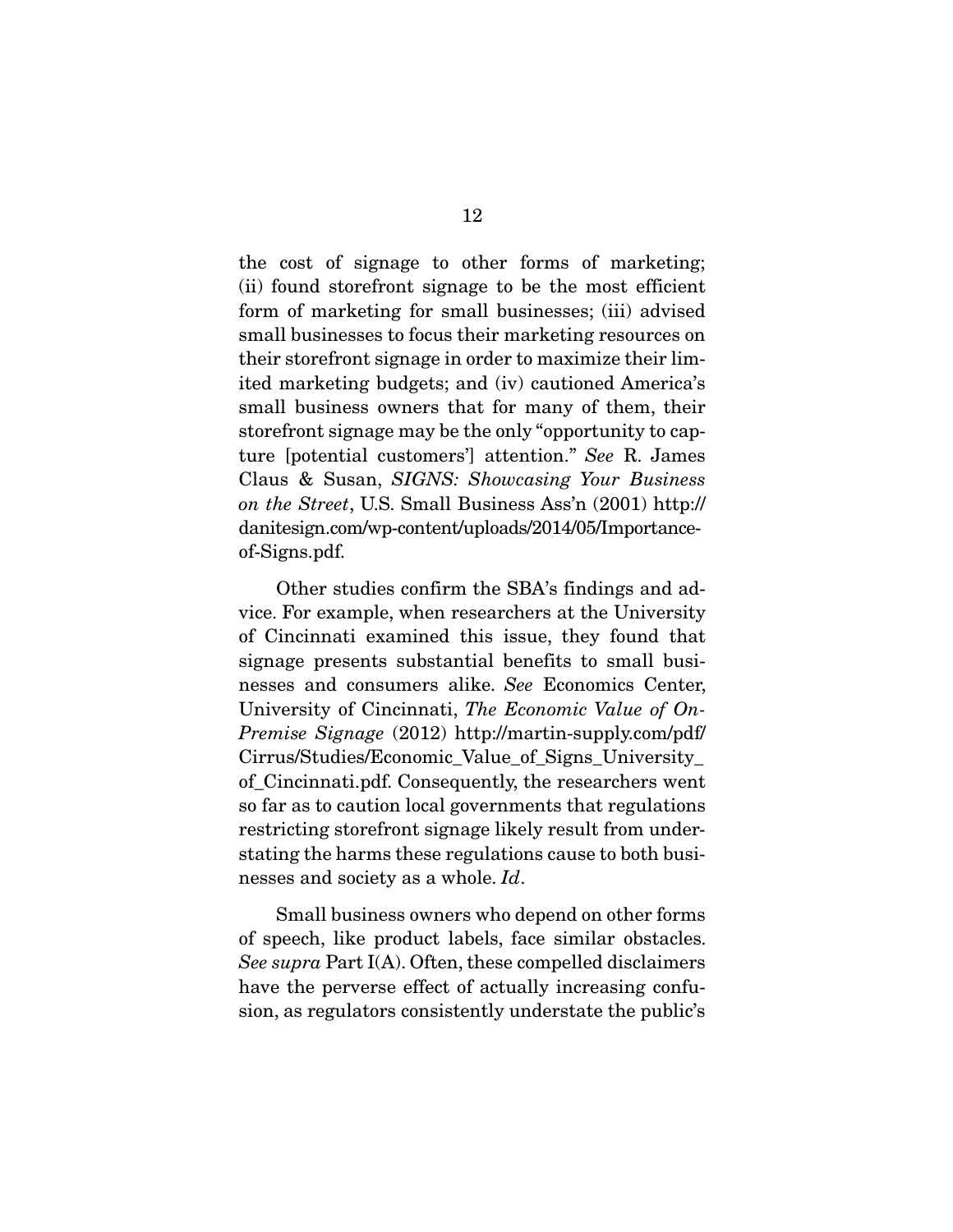need for jargon-free, plain-language labels. Indeed, the public's lack of understanding regarding scientific information and technical jargon was shown in shocking fashion when one recent study found that over 80 percent of Americans were in favor of warning labels for any food containing DNA. *See* Ilya Somin, *New study confirms that 80 percent of Americans support labeling foods that contain DNA*, The Washington Post (May 27, 2016) https://www.washingtonpost.com/news/ volokh-conspiracy/wp/2016/05/27/new-study-confirmsthat-80-percent-of-americans-support-mandatory-labelingof-foods-containing-dna/?utm\_term=.6951e0139807. And without substantial advertising budgets allowing other means of communication, small business owners whose product labels have been compromised by compelled speech must sometimes make the same choice as Ms. Wesselhoeft – to stop selling a lawful product rather than follow a government mandate requiring them to confuse their own customers.

 But while small business owners are the group most adversely affected by compelled disclaimers, they are also the least capable of fighting back. Small business owners' lack of financial wherewithal to survive years of litigation is both well-known and oft-discussed. *See*, *e.g.*, Samuel Estreicher and Joy Radice, *Beyond Elite Law: Access to Civil Justice in America* 202- 04 (2016) (discussing rise of non-traditional public interest legal clinics to assist for-profit small business owners who cannot afford substantial legal fees); Carrie Lukas, *It's Time for Legal Reform*, Forbes (Aug. 10, 2015), https://www.forbes.com/sites/carrielukas/2015/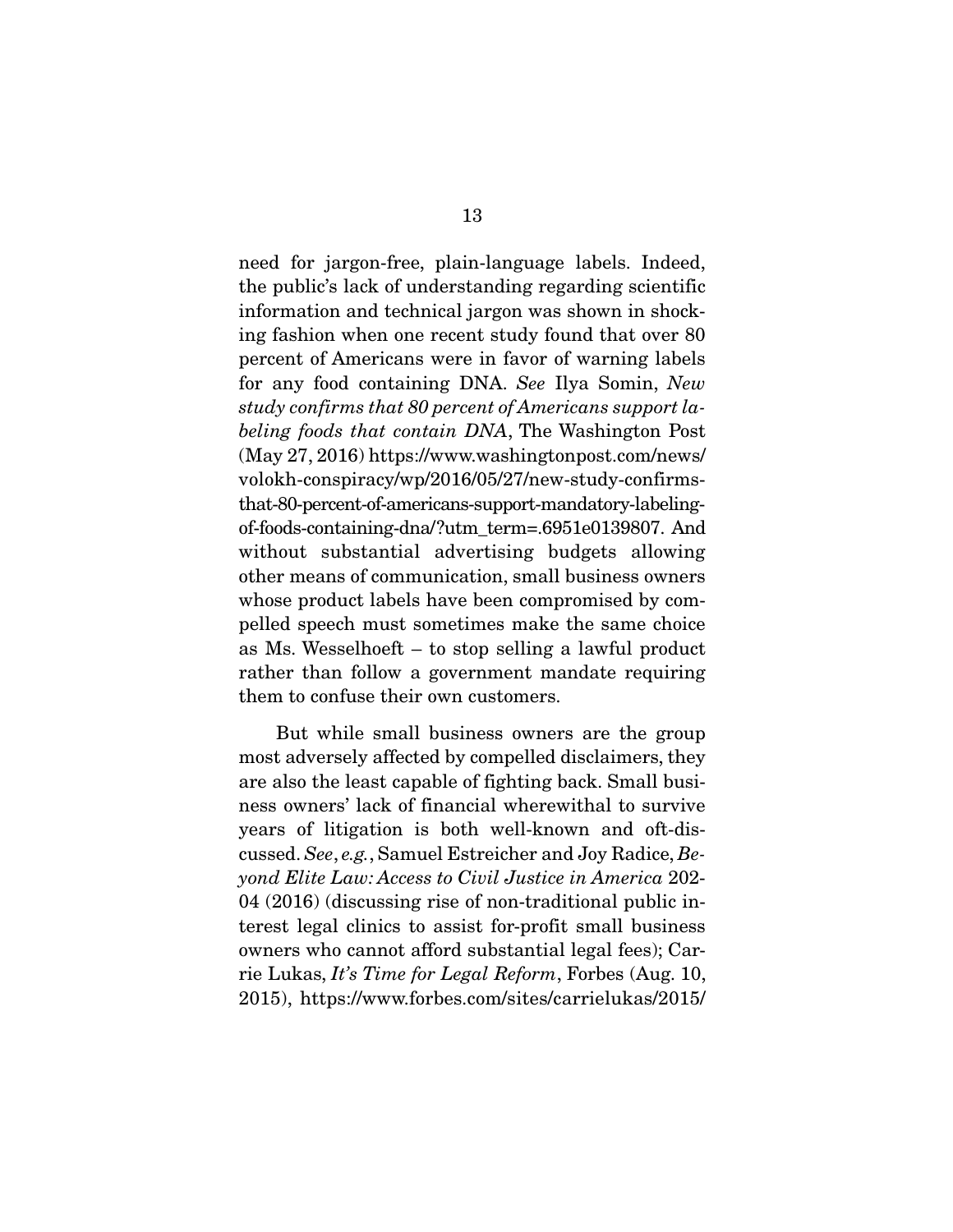08/10/its-time-for-legal-reform/#12573a8730f0 (discussing harm to businesses caused by expensive legal system and "especially" harm to "small firms"); Jeffrey A. Jenkins, *The American Courts: A Procedural Approach* 237 (1st ed. 2011) (discussing substantial costs imposed on businesses to bring or defend lawsuits).

 For these reasons, the hundreds of thousands of small business owners represented by *Amici* ask the Court to grant review, even though the case does not involve a small business owner. In the view of these small business owners, this case provides an important opportunity to clarify that they are protected by no less than *Central Hudson* review when the government compels disclaimers to be added to truthful, lawful speech.

### II. These Problems Have Only Become Worse with Time.

 Over 15 years ago, Justices Thomas and Ginsburg warned of the lower courts' confusion over compelled commercial speech. *See Borgner v. Florida Bd. of Dentistry*, 537 U.S. 1080 (2002) (Thomas, J., joined by Ginsburg, J., dissenting from denial of certiorari). Sadly, the confusion has only worsened since then.

*Borgner*'s sole issue was one of compelled commercial speech. *Id*. 7 Specifically, Florida required dentists who advertised certain private credentials to also

<sup>7</sup> At the Eleventh Circuit, the case was styled *Borgner v. Brooks*, 284 F.3d 1204 (11th Cir. 2002).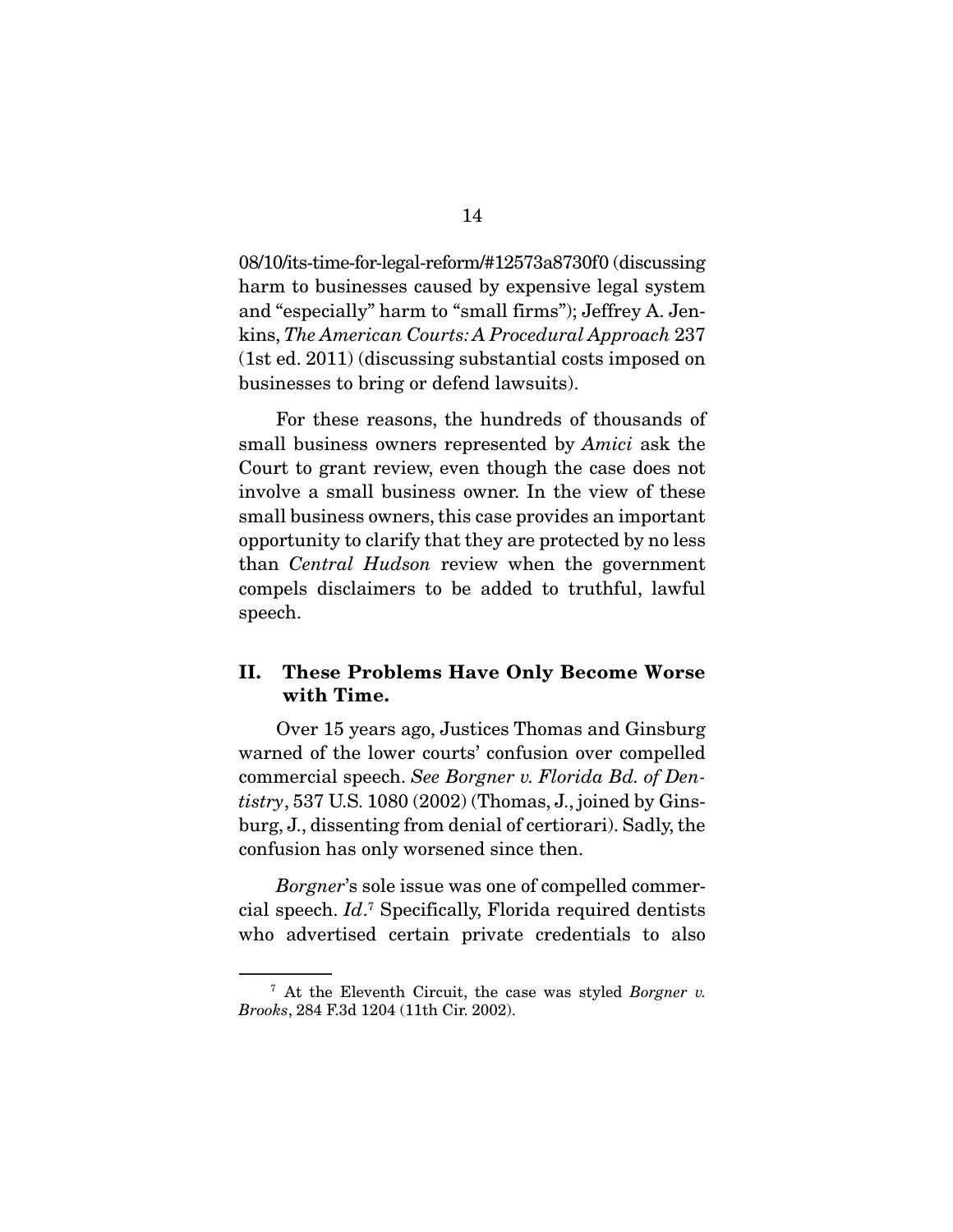include a disclaimer. The Eleventh Circuit applied the correct test, which was the *Central Hudson* test, but found the burden imposed by the disclaimer requirement to be reasonable under *Central Hudson*'s fourth prong.

 This Court denied the dentists' petition for writ of certiorari, but Justices Thomas and Ginsburg dissented. The Justices explained that the issue of compelled commercial speech was "oft-recurring" and that the lower courts required guidance from this Court on "the subject of state-mandated disclaimers." 537 U.S. at 1080. The Justices agreed with the Eleventh Circuit that *Central Hudson* was the proper test for compelled commercial speech, but were concerned that the Eleventh Circuit might have understated the burden while applying *Central Hudson*'s fourth prong, and that this confusion might spread if not addressed by this Court. *See id*.

 History has corroborated the Justices' concerns. As properly listed in Petitioner's brief, a hodgepodge of approaches has broken out among the circuits, and the confusion is not merely limited to weighing the burden under *Central Hudson*'s fourth prong. *See* Pet'r Br. 26. A handful of circuits have almost completely discarded *Central Hudson* for compelled commercial speech cases. *See id.*

 Things have become so convoluted that one circuit, the D.C. Circuit, has single-handedly become a microcosm of this nationwide confusion. First, the Circuit held that *Central Hudson* applied to all compelled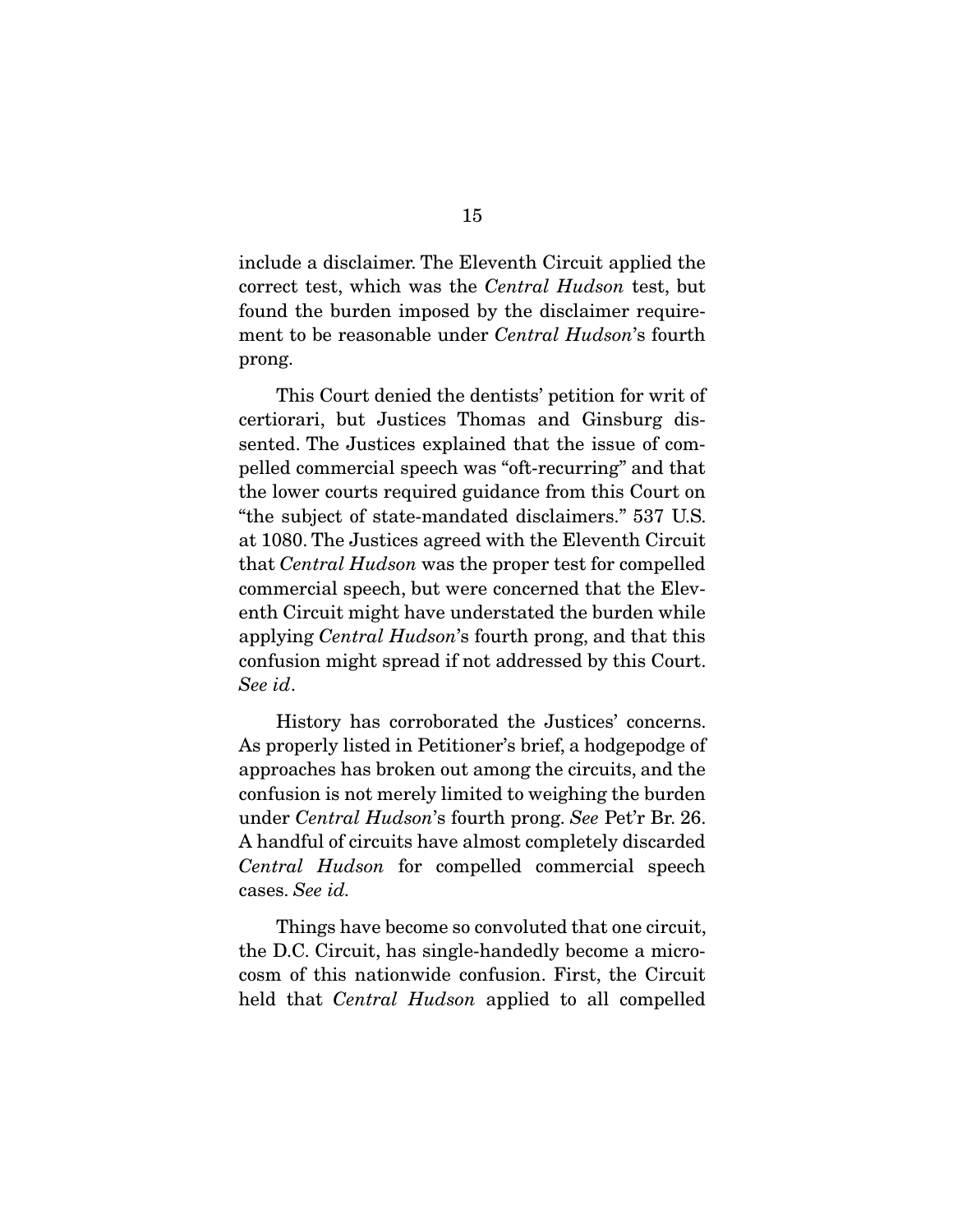disclaimers involving lawful, nonmisleading commercial speech. *See R.J. Reynolds Tobacco Co. v. Food and Drug Admin.*, 696 F.3d 1205 (D.C. Cir. 2012), *overruled by Am. Meat Inst. v. U.S. Dep't of Agric.*, 760 F.3d 18 (D.C. Cir. 2014) (en banc). But only two years later, it reached the opposite conclusion. *See Am. Meat Inst.*, 750 F.3d at 27. The following year, it changed course again. *See National Ass'n of Manufacturers v. S.E.C.*, 800 F.3d 518 (D.C. Cir. 2015) (limiting *Am. Meat Inst.*'s holding to point-of-sale disclosures).

 It appears that Justices Thomas and Ginsburg may have foreseen this type of confusion as well. This would explain why the Justices' dissent took the time to explain that *Zauderer* had no application to compelled disclosure cases involving lawful, nonmisleading speech. The Justices pointed out that *Zauderer*'s application is limited in that "the advertisement in *Zauderer* was misleading as written and because the government did not mandate any particular form, let alone the exact words, of the disclaimer." 537 U.S. at 1080. Unfortunately, this guidance did not prevent the Ninth Circuit from drawing the opposite conclusion in the case at hand.

### III. The Ninth Circuit's Holding Directly Conflicts with this Court's Precedent.

 Finally, certiorari should be granted because the Ninth Circuit's entire opinion is based on a doctrinally incorrect premise – that *Zauderer* can be applied to compelled disclaimers imposed on lawful,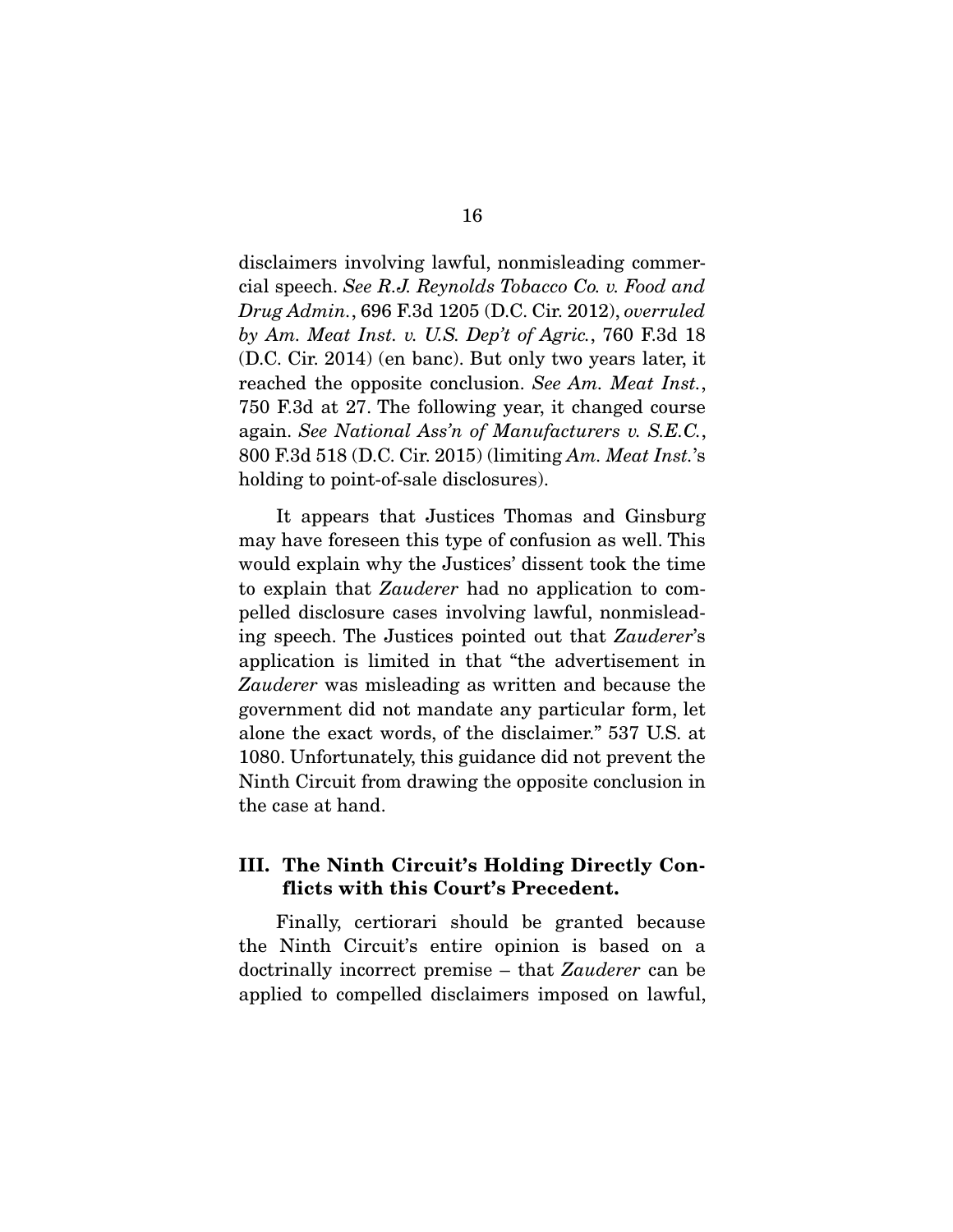nonmisleading speech. The Ninth Circuit's approach directly conflicts with the controlling precedent established by this Court in *Ibanez*, as well as the additional guidance provided by this Court in *Milavetz*.

 In *Ibanez*, this Court addressed three government arguments for restricting commercial speech. *See Ibanez v. Fla. Dep't of Bus. & Prof 'l Reg. Bd. of Acct.*, 512 U.S. 136 (1994). The first two were whether the government could ban the use of the credentials "CPA" and "CFP," respectively. *Id*. at 142-45. The third was whether the government could alternatively compel a disclaimer to accompany the use of "CFP." *Id*. at 146- 149. This Court rejected all three arguments, and in so doing, foreclosed the approach taken by the Ninth Circuit in the case at hand. *See id*. at 142-49.

 This Court held that since Ms. Ibanez actually possessed these credentials, mentioning them was neither actually nor inherently misleading and therefore could not be banned. *See id*. at 142-45. The Court also held that, since Ms. Ibanez's underlying speech was not misleading, intermediate scrutiny must be applied to the compelled disclaimer. *See id*. at 146. This led the Court to find the compelled commercial speech to be unconstitutional. *Id*. at 146-49.

 Significantly, the Court in *Ibanez* distinguished *Zauderer* on the grounds that *Zauderer* involved inherently misleading speech. In doing so, the Court explained that if Florida had shown Ms. Ibanez's speech to be inherently misleading, then the compelled disclaimer would have received the more lenient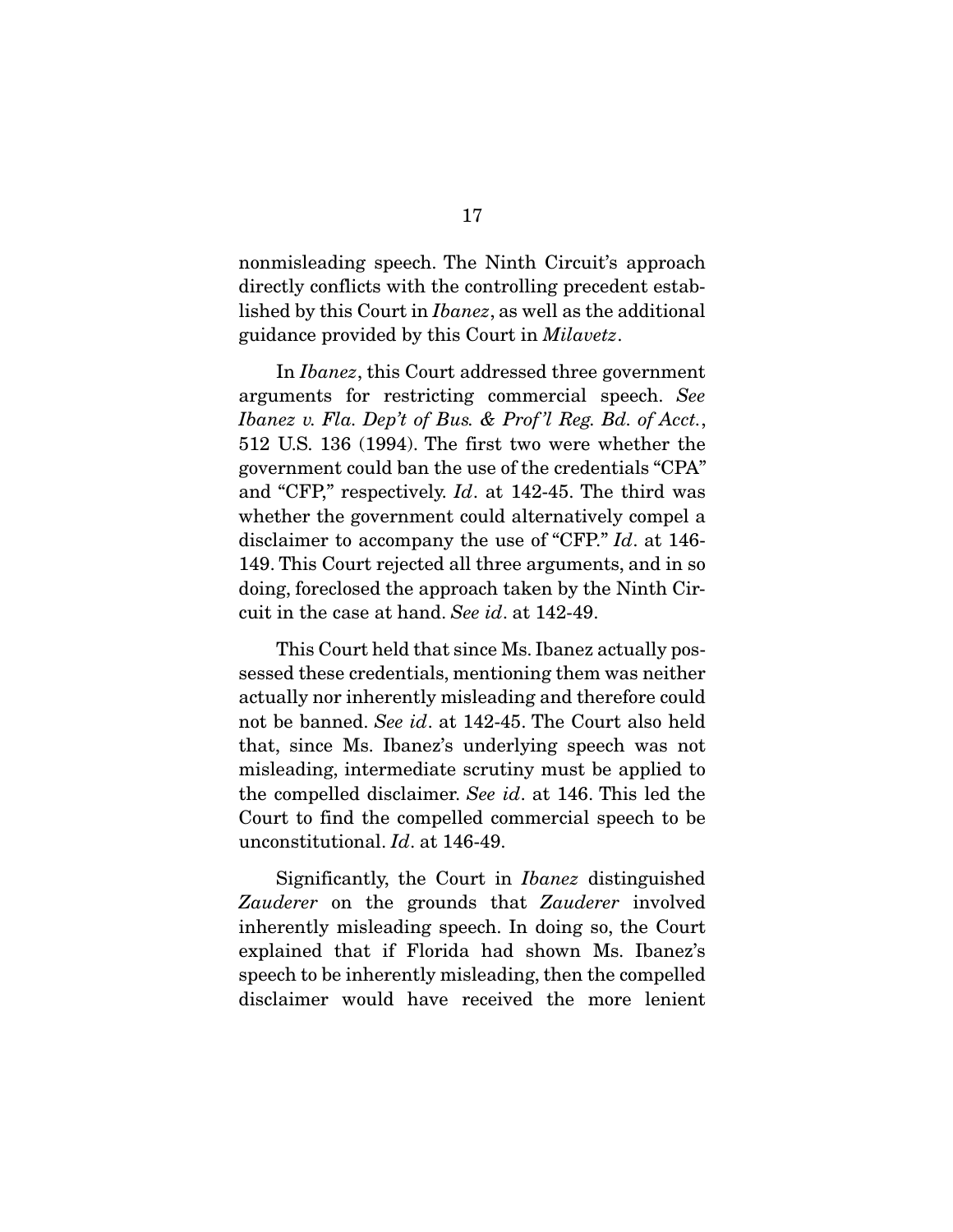approach shown by *Zauderer*'s best-known section. *See Ibanez*, 512 U.S. at 146-47 (citing *Zauderer*'s section addressing the inherently misleading fees advertisement, 471 U.S. at 651). But since Florida had not shown Ms. Ibanez's speech to be inherently misleading, the full *Central Hudson* test was required for the compelled disclaimer, just as it was required regarding *Zauderer*'s other claims. *See Ibanez*, 512 U.S. at 146, 149 (citing *Zauderer*'s section applying *Central Hudson* to regulations on non-misleading speech, 471 U.S. at 648-49).

 This Court reaffirmed this understanding of the limits of *Zauderer* in *Milavetz, Gallop & Milavetz, P.A. v. United States*, 559 U.S. 229, 250 (2010). There, the Court justified its use of reduced First Amendment scrutiny by noting that:

The challenged provisions . . . share the essential features of the rule at issue in *Zauderer*. As in that case, [the] required disclosures are intended to combat the problem of *inherently misleading* commercial advertisements . . . "

#### Id. (emphasis added).

 To be clear, this precedent does not bar the government from ever compelling speech. Instead, the Court's precedent merely requires meaningful judicial review. Anything less results in the sort of problems currently playing out across our nation – a never-ending cascade of compelled disclosures which may each be loosely related to some legitimate government interest, but confuse customers, crowd out the business owners'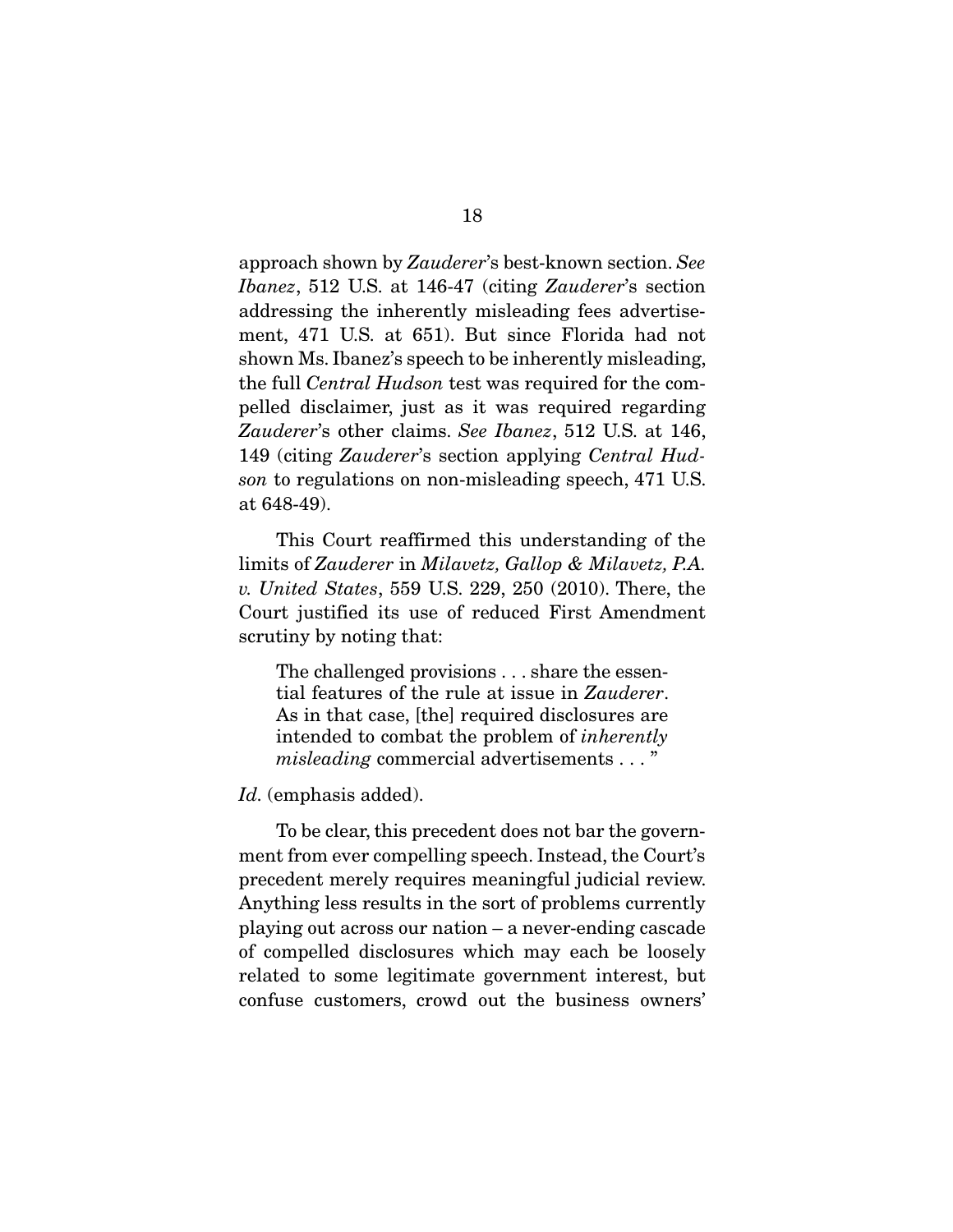messages, and ultimately cause more harm than good. These compelled disclosures could include any conceivable topic, ranging from the precise location where a product was made to the demographic characteristics of the sellers' employees. And while these details may be interesting to some people, that fact alone cannot be sufficient to compel small businesses to use their limited marketing space in ways they would rather not.

 In conclusion, the Ninth Circuit's holding cannot be reconciled with this Court's controlling precedent. This Court has held that, at a minimum, the *Central Hudson* test continues to apply to compelled supplements to lawful, non-misleading speech after *Zauderer*, just as it did before *Zauderer*. In the case at hand, Petitioner's speech was lawful and nonmisleading, which means the Ninth Circuit applied the wrong test.

#### **CONCLUSION**

--------------------------------- ---------------------------------

*Zauderer* addressed the rare situation where the government compels a correction to inherently misleading speech instead of banning it. Sadly, *Zauderer*'s overuse by lower courts has become a tremendous problem for small business owners around this country, and particularly for those without the necessary advertising budgets to afford alternative means of communication when their primary method becomes compromised. *Amici* respectfully request that this Court grant a writ of certiorari to Petitioner to provide